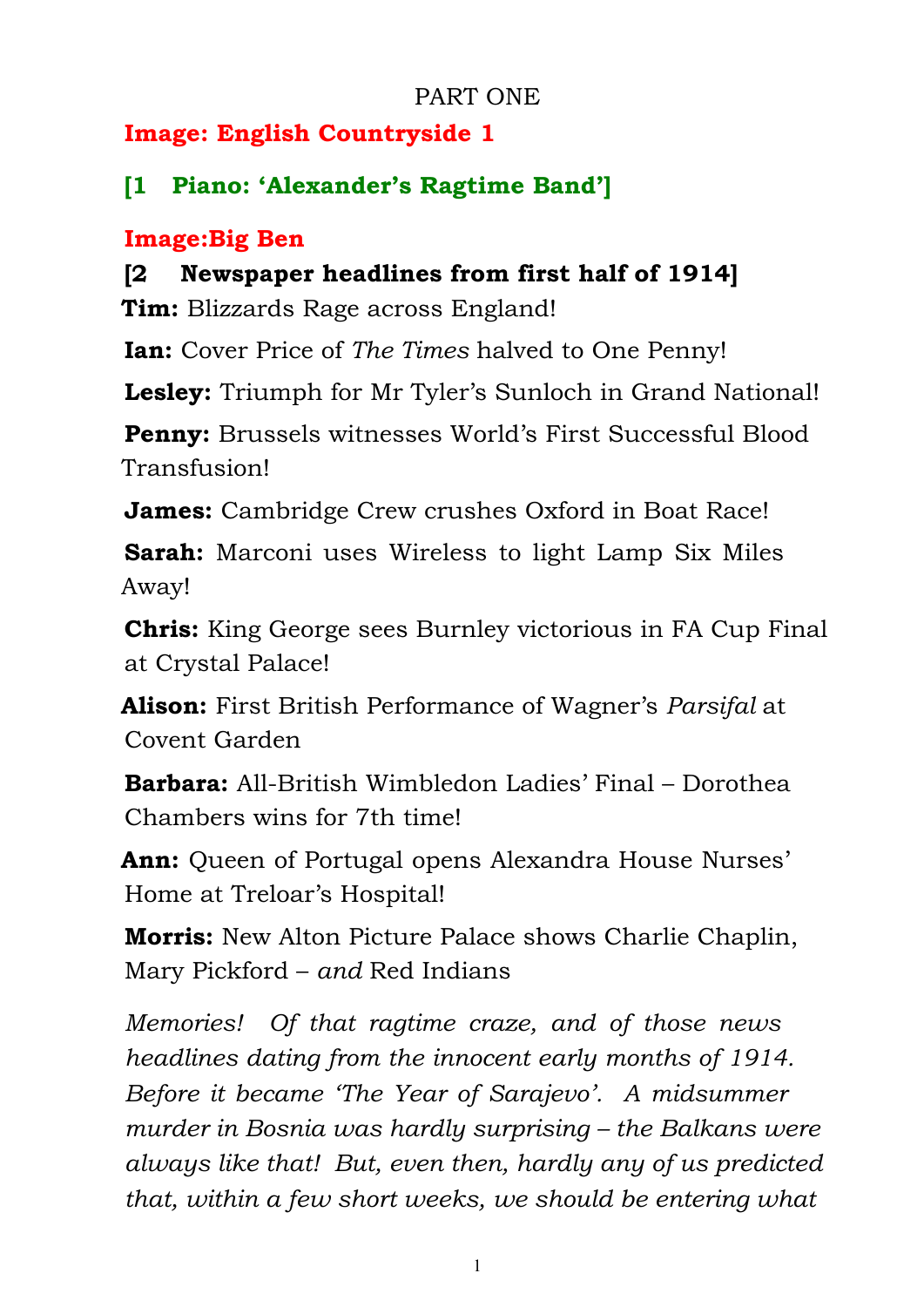*soon became a great European, and even global, war. As Winston Churchill, who in 1914 was running the Admiralty, would later recall...*

## **[3 Churchill's memoirs]**

**Tim:** The spring and summer of 1914 were marked in Europe by an exceptional tranquillity. All through the tangle of the Balkan Conferences of 1913 British and German diplomacy laboured in harmony. The long distrust which had grown up in the Foreign Office, though not removed, was sensibly modified and the peaceful solution of the Balkan difficulties afforded justification for the feeling of confidence.

*Our complacency and even light-heartedness were well reflected in the popular songs of those last peacetime months. I can still hear the favourite Music Hall pieces, like this one...*

## **[4 Song: 'I was a good little girl...']**

*I also recall how, that Spring, one of the West End highlights was the first production of George Bernard Shaw's Pygmalion at His Majesty's Theatre. Things went more amusingly than smoothly...*

## **[5 Reactions to Shaw's Pygmalion]**

**Chris:**Shaw wrote this play as a gift for Stella Patrick Campbell, a capricious, raven-haired, bewitching star he loved "violently and exquisitely". On reading it, she wrote thanking him...

**Sarah:** For thinking I can play your pretty little slut.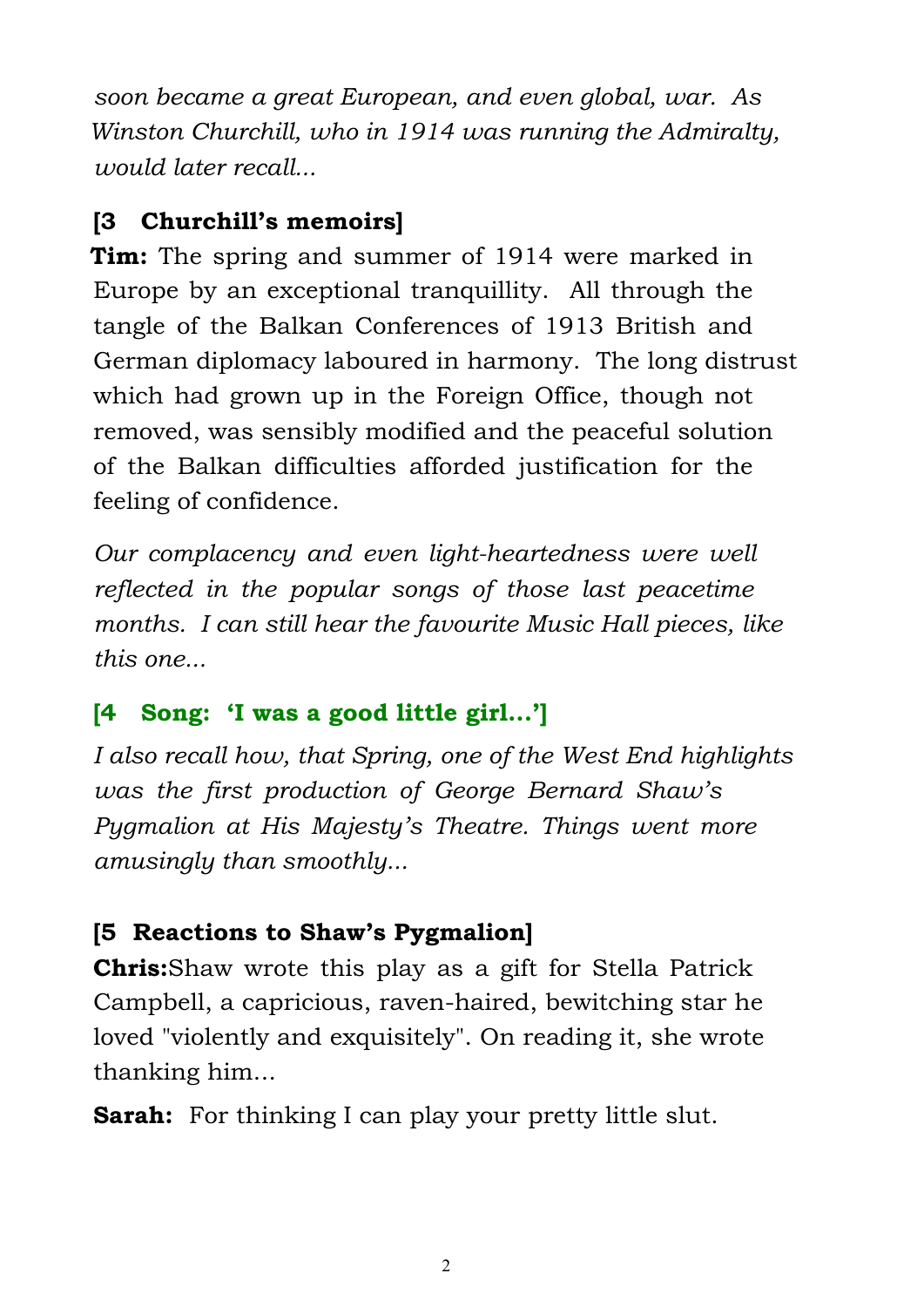**Penny:** She was flattered, too, as Eliza was 30 years her junior. Tree would play Higgins and also direct. Rehearsals were stormy. Shaw yelled at Tree for being...

**Ian:** So damned treacly!

**Chris:** Shaw also wrote irate letters. This led Tree to scribble in his notebook:

**Sarah:** I will not go so far as to say that all people who write letters of more than eight pages are mad, but it is a curious fact that all madmen write letters of more than eight pages.

**Penny:** Just before the dress rehearsal, Campbell disappeared to get married − secretly. The press swarmed about the theatre, and Tree gave an impromptu press conference, lying that he had known all about the wedding. He also had to contend with questions about the play. All London knew that Eliza was scripted to cry out:

**Sarah:** 'Not bloody likely!'

**Chris:** The *Daily Sketch* speculated on the forbidden word.

**Morris:** Will Mrs Patrick Campbell speak it? Has the censor stepped in, or will the word spread? If he does not forbid it then anything might happen!

**Ian:** When Campbell did pronounce the incarnadine adverb (as the Daily Mail fastidiously put it), the audience laughed for a full 75 seconds. Appalled by the shallow response, Shaw stormed off. The word was denounced by preachers and politicians – as well as by a genuine flowergirl whom the Daily Express took to the play and then bribed with several pints of milk stout to say that the language was shocking. However, she also expressed the view that Campbell was...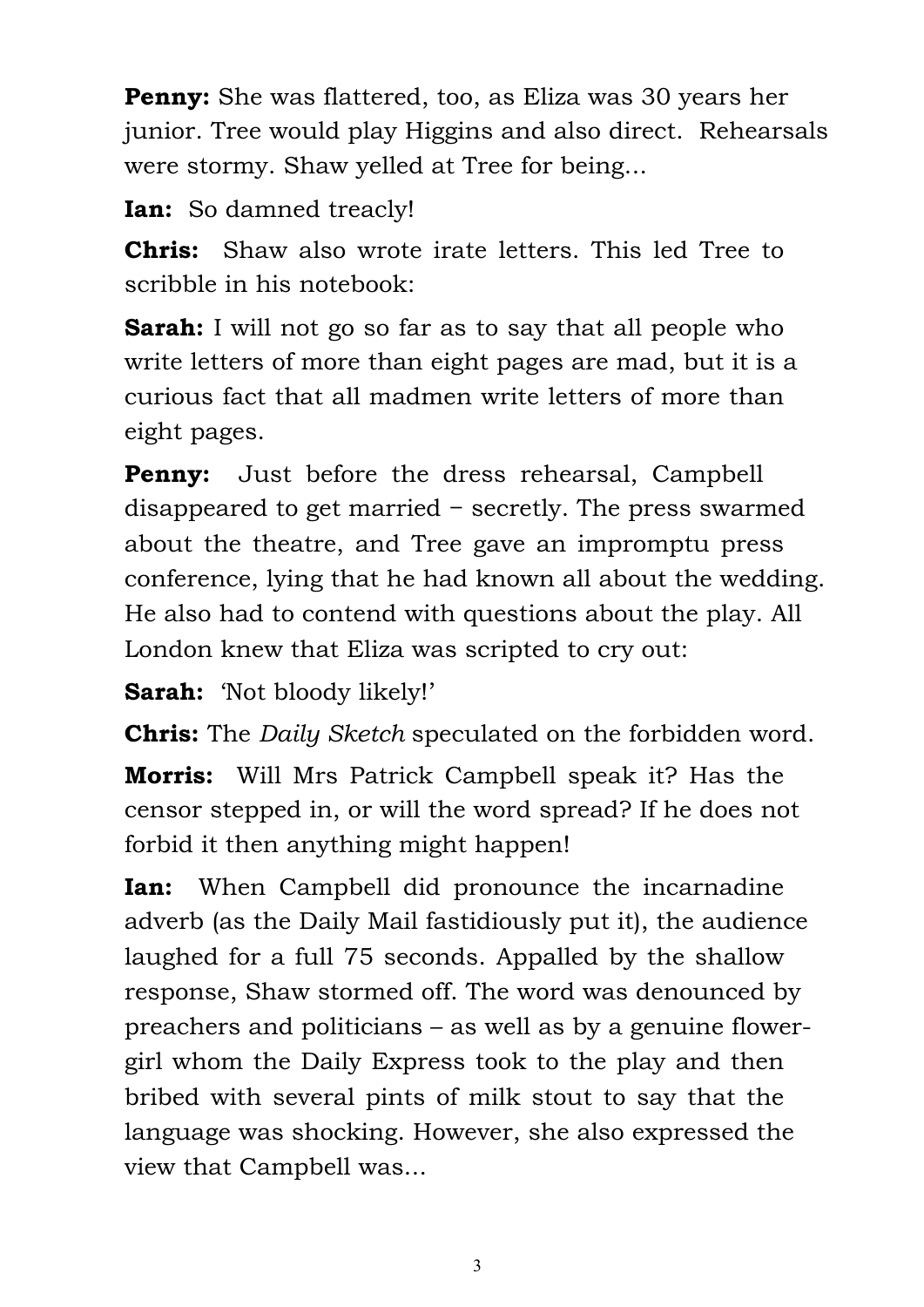**Alison:** Just luverly - but she was not altogether what you might call true ter life. As for Bernard Shaw, well, he thinks a blooming sight too much of himself, he does.

**Chris:** Another audience member complained thus to the *Sandwich Gazette*:

**Morris:** Ever since Mr Shaw flung his unprintable word at the play-going public, my wife, who is a refined and educated woman, has regarded it as a huge joke to use this expletive... May I ask whether one's sense of humour is likely to be still further strained?

**Ian:** The critics were less prurient. The *Daily Sketch* judged the word

**Sarah:** absolutely appropriate... and Mrs Patrick Campbell's consummate comedy acting robs the phrase of all offensiveness.

**Chris:** Overall the verdict was that Pygmalion - the first of Shaw's plays to become a popular hit - was, as the *Daily Telegraph* put it,

**Sarah:** the jolliest stuff!

### **Image: English Countryside 2**

*Even if fears about international warfare did not as yet bulk large in Britain during the earlier part of 1914, there was of course another source of conflict that did threaten to put a brake on our jollity. Nothing less than the growing prospect of civil war over the issue of a yet another Irish Home Rule Bill – the seeming certainty of Asquith's Liberal government having to face increasing mutiny from British soldiers loyal to Ulster unionism as well as continuing hostility from Irish nationalists who were fearful lest Westminster might still*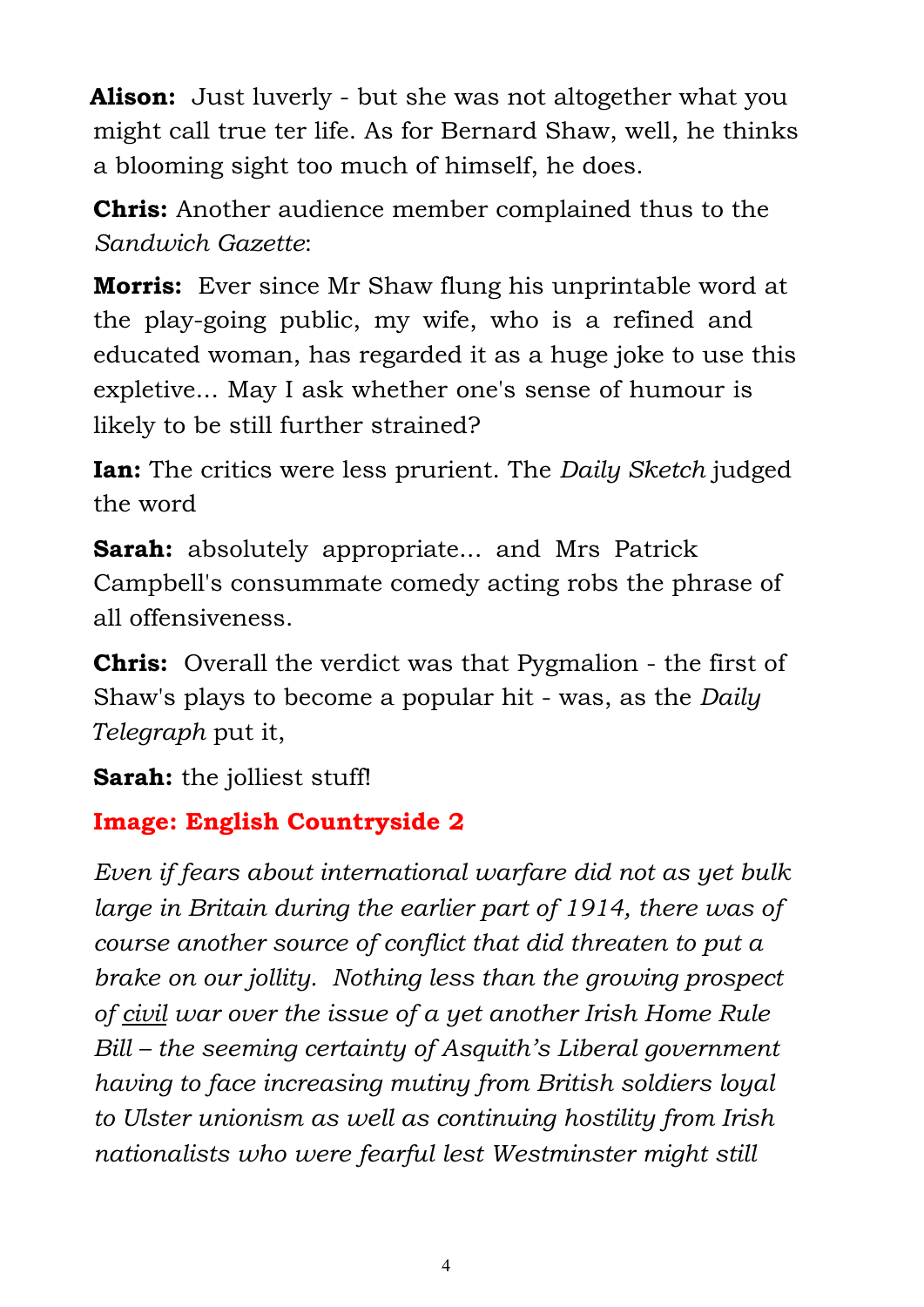*renege upon what had been promised to Dublin. Here again is Churchill's memoir...*

## **[6 Churchill's memoirs]**

**Tim:** The strange calm of the European situation contrasted with the rising fury of party conflict at home ... where the Protestant counties of Ulster were openly developing their preparations for armed resistance. In this they were supported and encouraged by the whole Conservative Party.

*No one in 1914 put the Unionist case to us more fiercely than Rudyard Kipling...*

# **[7 Kipling on the Ulster crisis]**

**Ian:** We know the wars prepared On every peaceful home, We know the hells declared For such as serve not Rome –

The terror, threats, and dread In market, hearth, and field – We know, when all is said, We perish if we yield.

*Our second major focus of domestic discontent was "Votes (or not) for Women!" One of the most notable instances of violent protest against denial of female suffrage erupted in March, inside the National Gallery It involved an attack on the altogether luscious painting of a nude by Velázquez, known as 'The Rokeby Venus'...*

## **Image: Damaged Rokeby Venus**

# **[8 The Rokeby Venus]**

**Ann:** A slight woman wearing a tight grey skirt and a coat had stood for some time in front of the painting, apparently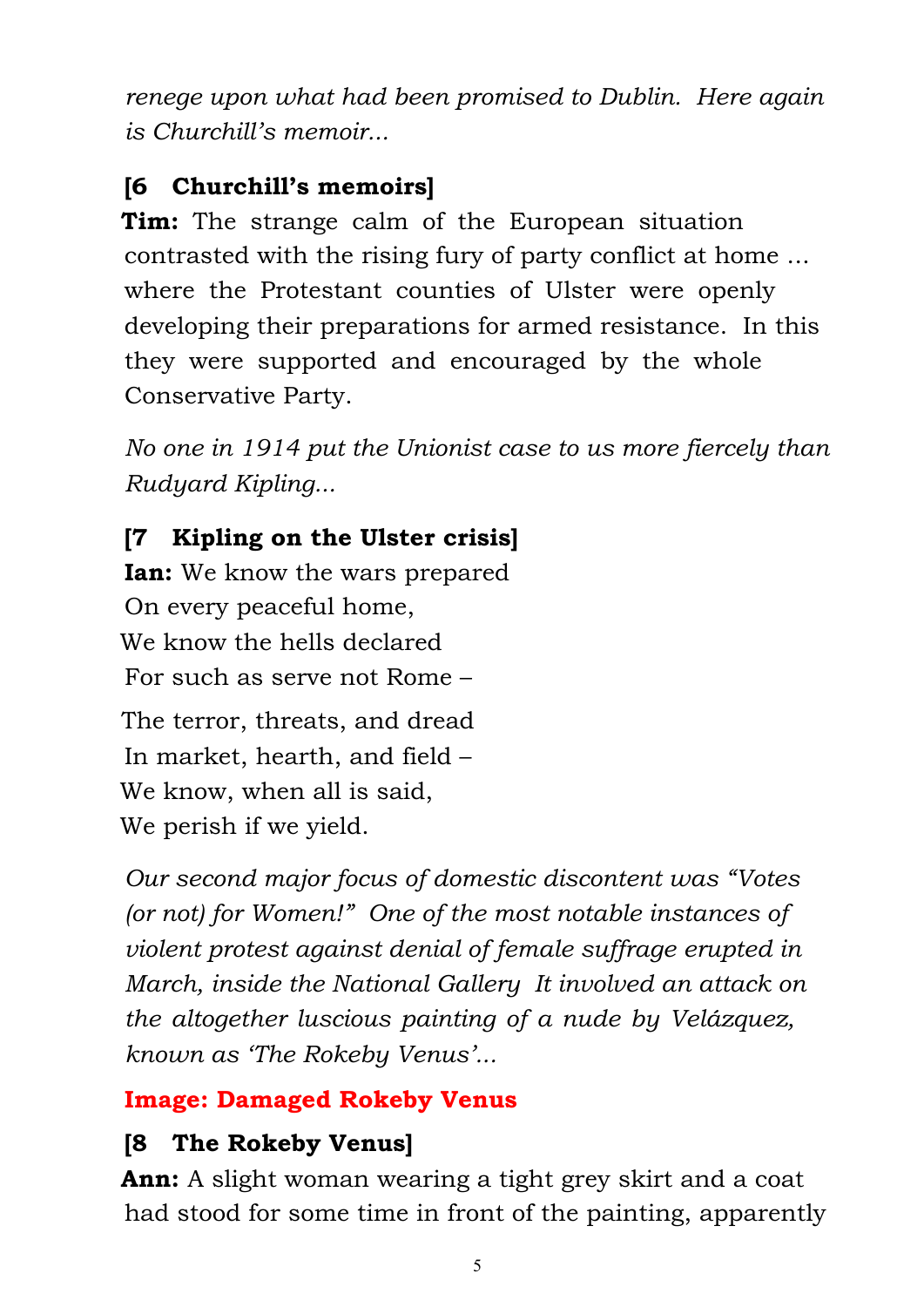in deep contemplation. Then she suddenly smashed the protective glass, and began hacking furiously at the picture with a chopper which, it is assumed, she had hidden under her jacket. When she was apprehended by a guard on duty in the room, she calmly surrendered and allowed herself to be led to the inspector's office.

*In her statement the culprit, Mary Richardson, said...*

**Lesley:** I have tried to destroy the picture of the most beautiful woman in mythological history as a protest against the Government for destroying Mrs Pankhurst, who is the most beautiful character in modern history. Justice is an element of beauty as much as colour and outline on canvas. Mrs Pankhurst seeks to procure justice for womanhood, and for this she is being slowly murdered by a Government of Iscariot politicians.

*In an interview forty years later, Mary gave yet another reason for her action:*

**Lesley:** I didn't like the way men visitors gawped at it all day long!

*The gawping male was only one part of the problem that a feminist was likely to face in 1914. This bit of doggerel from the period hints, splendidly but also disgracefully, at the scale of prejudice then prevailing...*

## **[9 'Ruled by Girls']**

**Ann:** If the world were ruled by girls What a difference there would be The country and town would be upside down And a wonderful change we'd see.

**Alison:** If ladies were P'licemen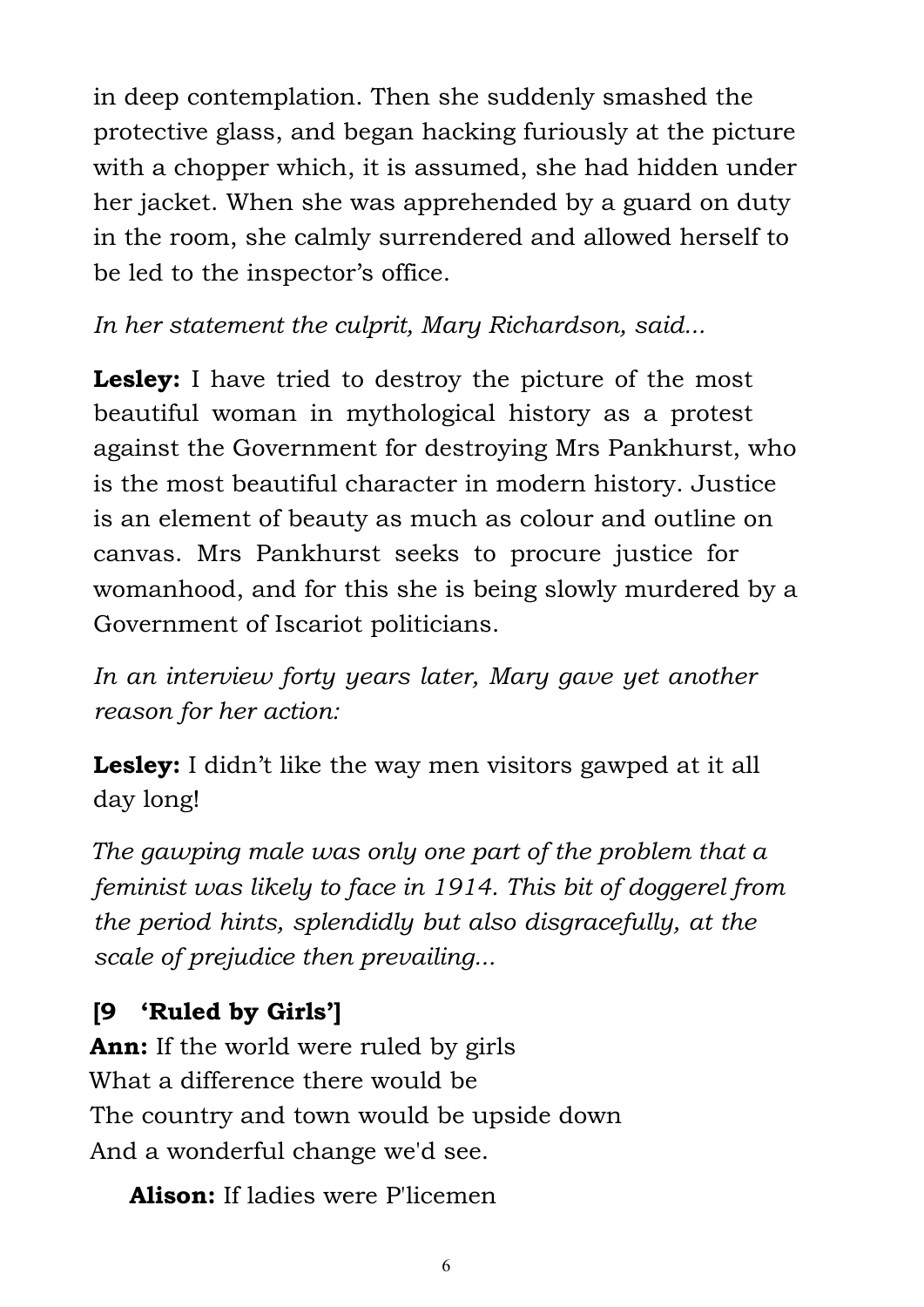The fun it would quickly begin All the fellows would murder, burgle and steal For the pleasure of being run in.

**Sarah:** If the world were ruled by girls Some as doctors would want to pose They'd take their degrees and become MD's What the end would be, goodness knows.

**Ian:** If ladies were doctors The fellows would think it all right Well, I know for a fact that I've got several chums Who' d be awfully ill tonight.

**Tim: I**f the world were ruled by girls Perhaps football players they'd be They'd scream and they'd scratch when they lost a match And they'd blame the poor referee.

**Alison:** If ladies played football The game would be ruined alack For on purpose to show off their evening dress They'd all want to play half-back.

**Ann:** If the world were ruled by girls They'd be knights of the knife and steel And all the fops would admire their chops Their mutton, their beef and veal.

**Chris:** If ladies were butchers 'Twould please all the men, it's a cert They'd be going round every Saturday night For a couple of pounds of skirt.

#### **Image: Suffragettes**

*With that sort of stuff doing the rounds, one can readily see why even an explosion in Westminster Abbey might be an understandable reaction. The* Melbourne Argus *reported*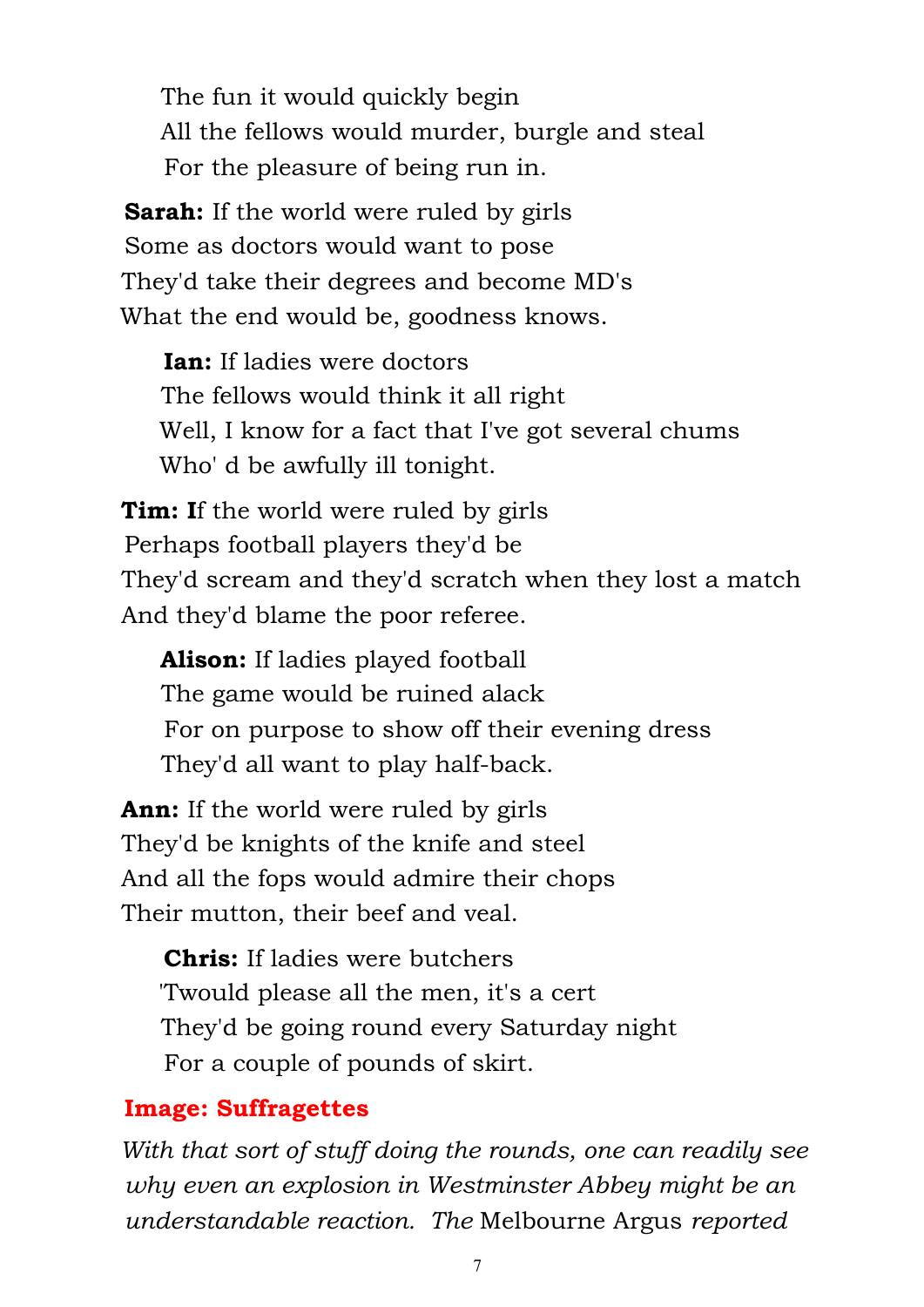## **[10 The Westminster Abbey Bomb]**

**Alison:** 12 June 1914

**Sarah:** Bomb in Famous Chapel!

**Alison:** British Nation Shocked!

**Morris:** Not even Westminster Abbey, the nation's treasured possession, has escaped the destroying hand of the militant suffragette. At the very moment – 6.30pm – when the Home Secretary was explaining to the Commons the Asquith ministry's policy on suffragette militancy, a violent explosion occurred.

**Alison:** Edward the Confessor's Chapel was filled with smoke and dust, and a piece of the top of the Coronation Chair had been blown off. The bomb appears to have been well made, loaded with iron filings, and fired by a fuse. There were actually two explosions – both heard in the Commons.

**Ian:** It is supposed that some members of a large party deposited the bomb under the chair. A woman's boa, a guide book, and a silk bag were found close by. In the excitement, the police temporarily detained two inoffensive Danish ladies for the crime!

*The labour requirements of the Great War that still lay ahead, and the vital role that women would soon play on our home front, eventually helped the suffragettes to win the day. But no one who heard it could ever forget the stirring anthem that was still regularly promoting their cause in 1914. Under the title 'March of the Women', it was composed by the redoubtable Dame Ethel Smyth. While imprisoned in Holloway for her own part in civil disobedience, she once conducted it from her cell-window for a choir of fellowsuffragettes. Her baton was a toothbrush...*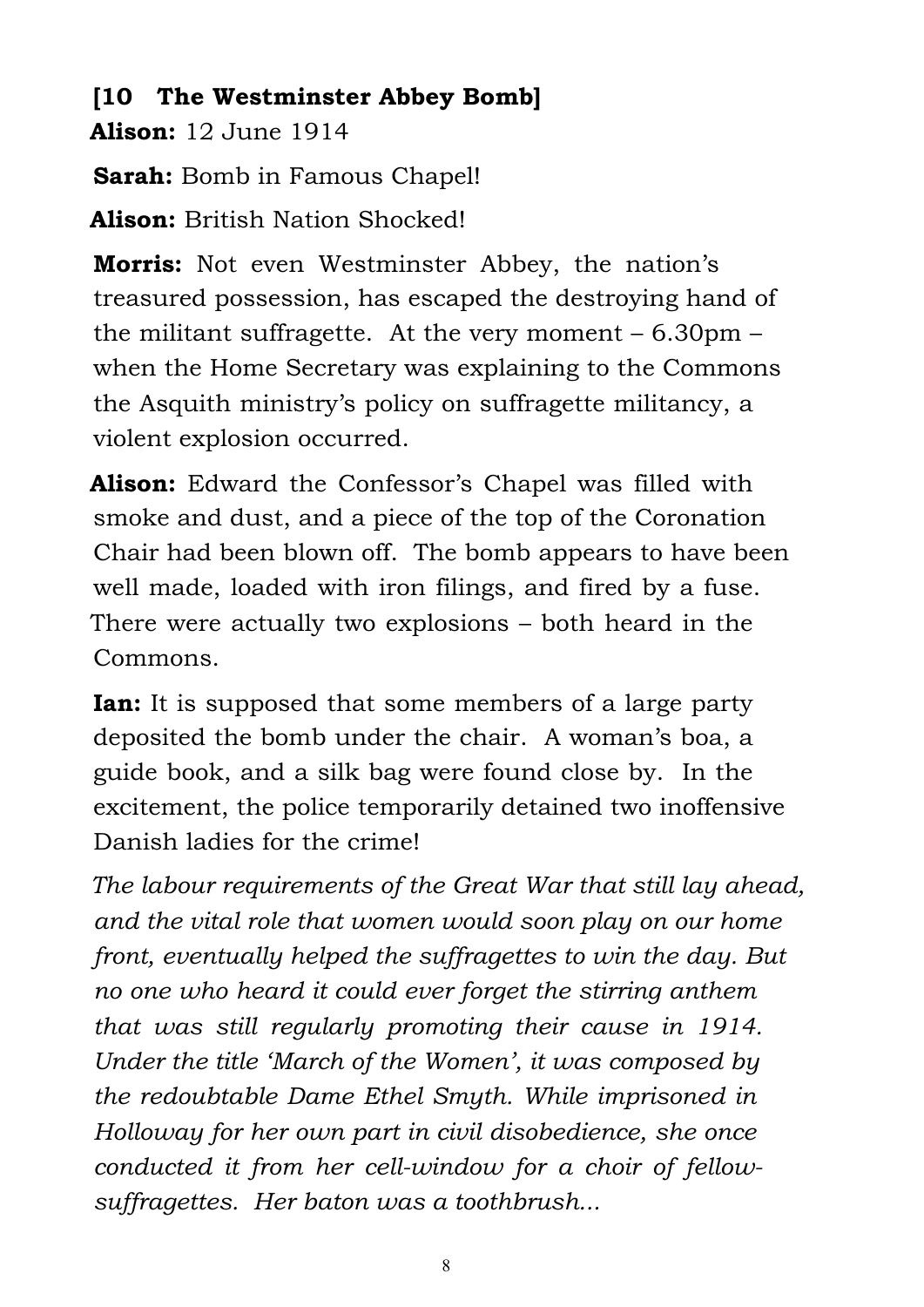## **[11 Suffragette Anthem: 'The March of the Women'** (first & last stanzas –with flourished toothbrushes!!)**] Image: Rhossili Beach**

*As yet, any fear of major warfare abroad was far from widespread. But, the sounds arising from Britain's mastery of the seas could often be heard coming from naval exercises in the so-called English Channel – and nowhere more loudly than along the coasts of Hampshire and Dorset. In 1914 Thomas Hardy wrote 'Channel Firing', a poem telling how the din of Royal Navy gunfire might even carry far enough to rouse from their graves the village dead of Wiltshire and Somerset as well...*

### **[12 Thomas Hardy: 'Channel Firing']**

**Lesley:** That night your great guns, unawares, Shook all our coffins as we lay, And broke the chancel window-squares, We thought it was the Judgement-day

And sat upright. While drearisome Arose the howl of wakened hounds: The mouse let fall the altar-crumb, The worms drew back into the mounds,

The glebe cow drooled. Till God called...

**Morris:** "No; It's gunnery practice out at sea Just as before you went below; The world is as it used to be: All nations striving strong to make Red war yet redder. Mad as hatters They do no more for Christés sake Than you who are helpless in such matters.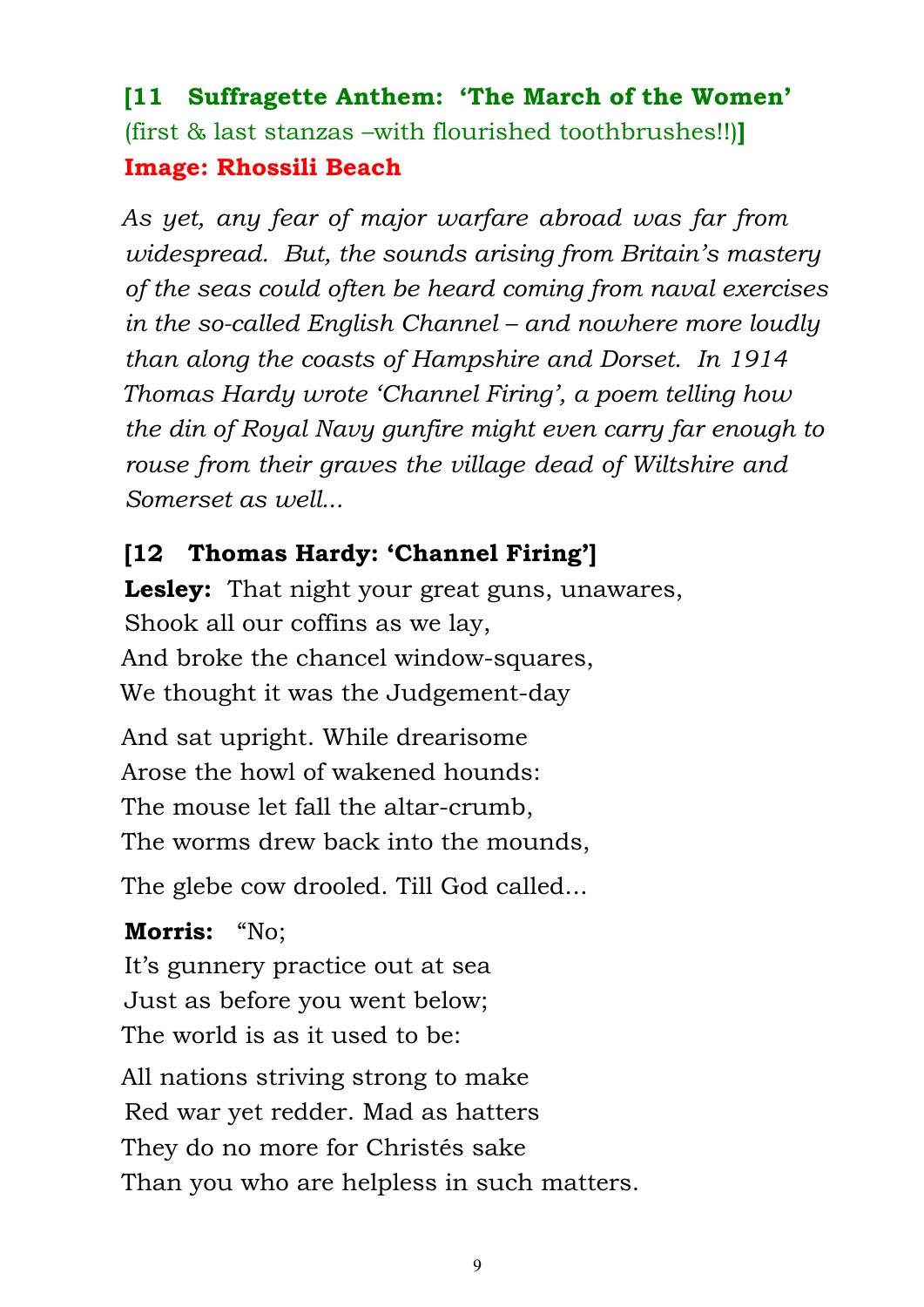That this is not the judgment-hour For some of them's a blessed thing, For if it were they'd have to scour Hell's floor for so much threatening… Ha, ha. It will be warmer when I blow the trumpet (if indeed I ever do; for you are men, And rest eternal sorely need)".

**Lesley:** So down we lay again.

**Tim:** "I wonder, Will the world ever saner be...."

**Lesley:** Said one

**Tim:** "...than when He sent us under In our indifferent century!"

**Lesley:** And many a skeleton shook his head.

**Ian:** "Instead of preaching forty year..."

**Lesley:** My neighbour Parson Thirdly said

**Ian:** "...I wish I had stuck to pipes and beer."

**Lesley:** Again the guns disturbed the hour, Roaring their readiness to avenge,

As far inland as Stourton Tower,

And Camelot, and starlit Stonehenge.

#### **Image: Malvern Hills**

*In contrast, and as an epitome of the final weeks of tranquillity, I recall a writer who, on 23rd June in midsummer warmth, journeyed by rail from Paddington to Malvern – and had something of an 'epiphany' as the train was held, briefly, by a signal as it neared his destination. He jotted the experience in his notebook. And it soon served to inspire one of his earliest poems – a piece from Edward*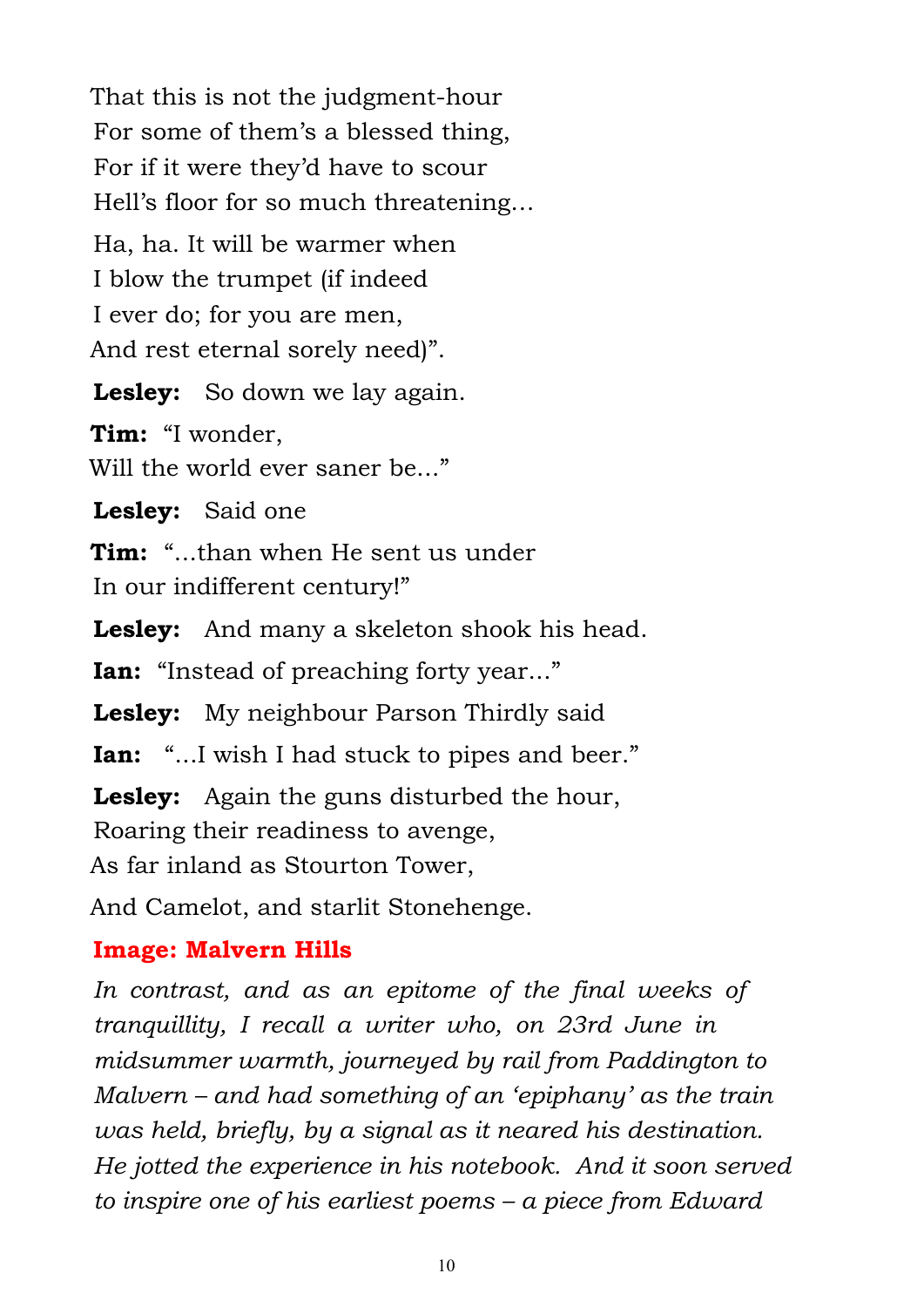*Thomas that is now widely renowned, and loved, as one of the masterpieces of the pastoral tradition in English poetry...*

**[13 Edward Thomas: 'Adlestrop'] Penny:** Yes. I remember Adlestrop — The name, because one afternoon Of heat the express-train drew up there Unwontedly. It was late June. The steam hissed. Someone cleared his throat. No one left and no one came On the bare platform. What I saw Was Adlestrop—only the name And willows, willow-herb, and grass, And meadowsweet, and haycocks dry, No whit less still and lonely fair Than the high cloudlets in the sky. And for that minute a blackbird sang Close by, and round him, mistier, Farther and farther, all the birds Of Oxfordshire and Gloucestershire.

*Just five days later, on 28th June, the most important sound in Sarajevo – capital of the Habsburg province of Bosnia-Herzegovina − was not birdsong, but this...* [crack of two pistol shots] *... pistol shots that, as someone later remarked, "echoed round the world". The assassination of the Austrian Crown Prince and his wife by Bosnian Serbs, trained across the border in Belgrade, was subsequently described by one of the conspirators....*

### **Image: Sarejevo**

### **[14 The Sarajevo Assassination]**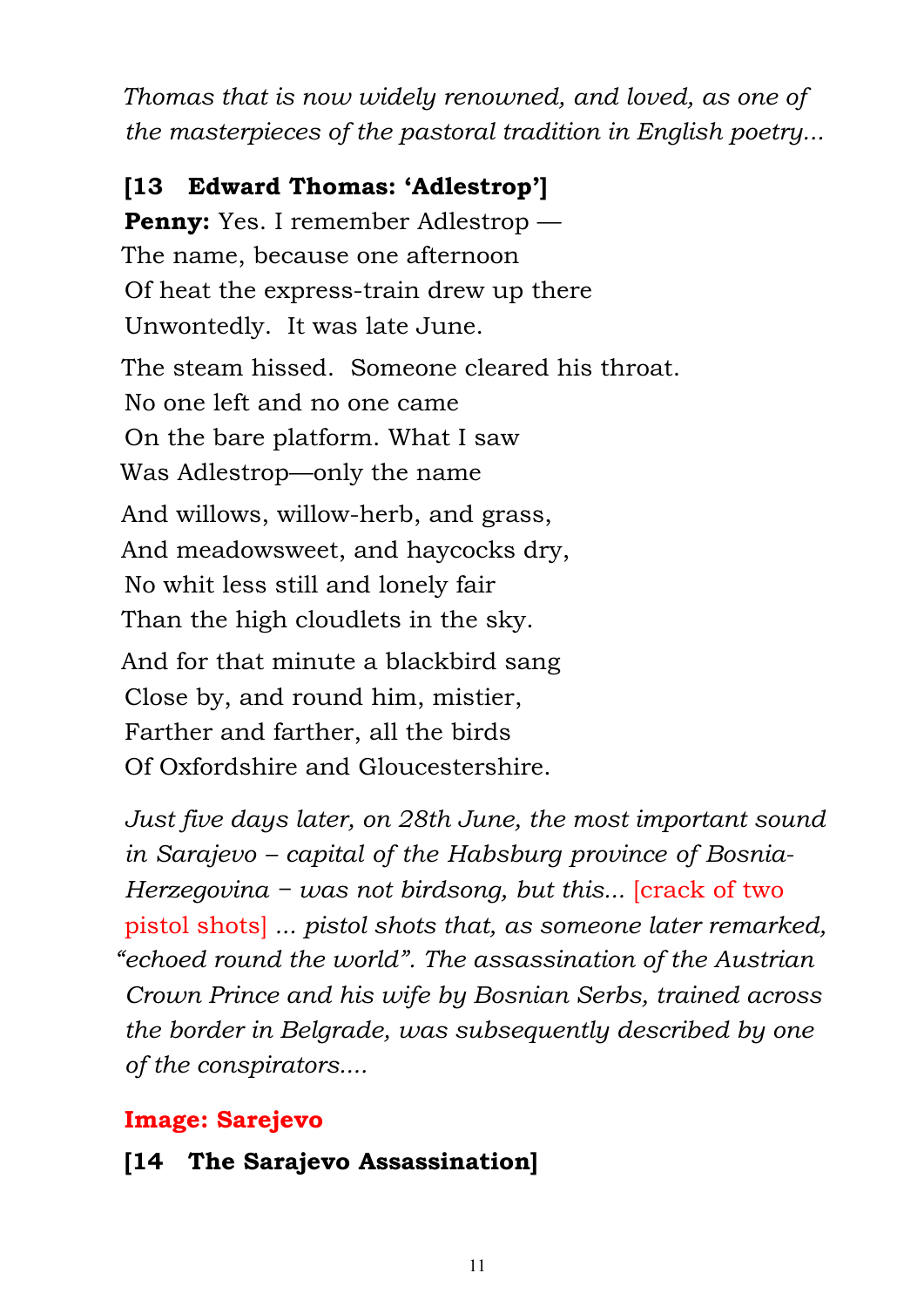**Tim:** The 28th of June is a date engraved deeply in the heart of every Serb – the day on which our old kingdom was conquered by the Turks at the battle of Kosovo in 1389. That was no day for Franz Ferdinand, the new oppressor, to venture to the very doors Serbia, for a display of the force of arms which kept us beneath his heel. Our decision was taken almost immediately. Death to the tyrant!

 The fateful morning dawned. When the Archduke and his retinue drove from the station they were allowed to pass the first two conspirators. The cars were driving too fast to make an attempt feasible – and throwing a grenade at that stage would have killed many innocent Serbians. However, when the car passed Gabrinovič, he did throw his grenade. It hit the side of the vehicle, but Franz Ferdinand with presence of mind leaned back and was unhurt – though several others riding in his attendance were injured.

 The cars sped on to the Town Hall. After the reception the Austrian commander pleaded with Franz Ferdinand to leave the city, as it was seething with rebellion. The Archduke was persuaded to drive the shortest way and to go quickly.

 The road out to the military manoeuvres was shaped at one point like the letter V, involving a sharp turn at the river bridge. The car could go fast enough until it reached this spot. But here it was forced to slow down – at the very point where Gavrilo Princip had taken his stand.

 As the car came abreast he stepped forward from the curb, drew his automatic pistol from his coat, and fired two shots. The first struck the Archduchess in the abdomen – she was an expectant mother, and died instantly. The second bullet struck the Archduke close to the heart. He uttered only one word − 'Sofia' – a call to his stricken wife.

12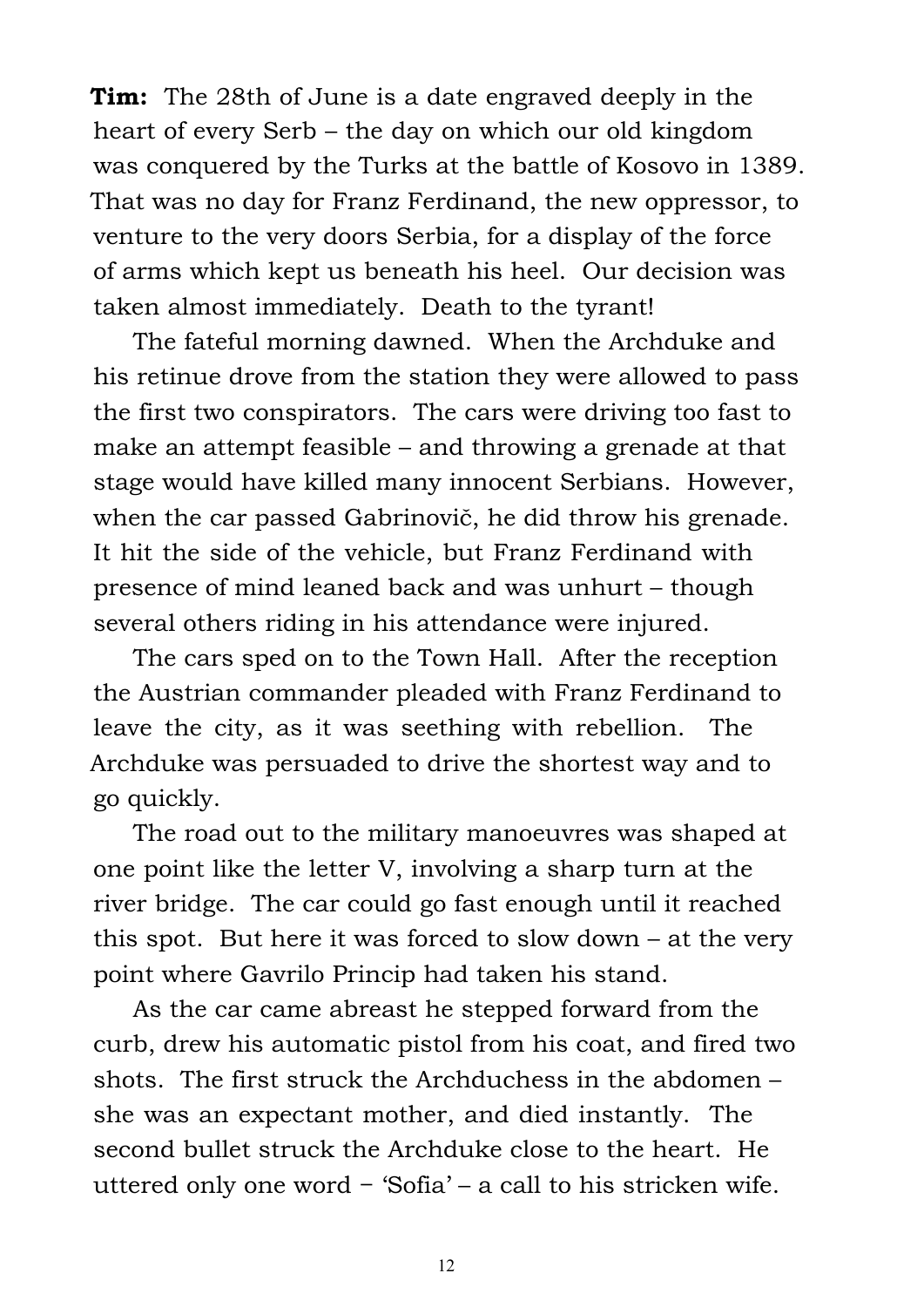Then his head fell back and he collapsed. He died almost instantly.

## *Two days later, the writer Wilfred Scawen Blunt recorded laconically:*

**Ian:** There has been another assassination, this time the heir of the Austrian Emperor. I do not quite know how it affects the political situation.

*In that respect Scawen Blunt was not untypical – for Europe did not fall instantly into the abyss of general war. For a few weeks yet, we still expected the problem of 'Sarajevo' to be resolved by almost routine resort to delicate diplomacy on the part of the major Powers. David Lloyd George recalled in his memoirs...*

### **[15 From David Lloyd George's memoirs]**

**Morris:** Not even the most astute and far-seeing statesman foresaw in the early summer of 1914 that the autumn would find the nations of the world interlocked in the most terrible conflict that had ever been witnessed in the history of mankind; and if you came to the ordinary men and women who were engaged in their daily avocations in all countries there was not one of them who suspected the imminence of such a catastrophe. Of those who, in the first weeks of July, were employed in garnering their hay or corn harvests, either in this country or in the Continent of Europe, it is safe to say that no one contemplated the possibility that another month would find them called to the Colours and organized in battle array for a struggle that would end in the violent death of millions of them, and in the mutilation of many millions more.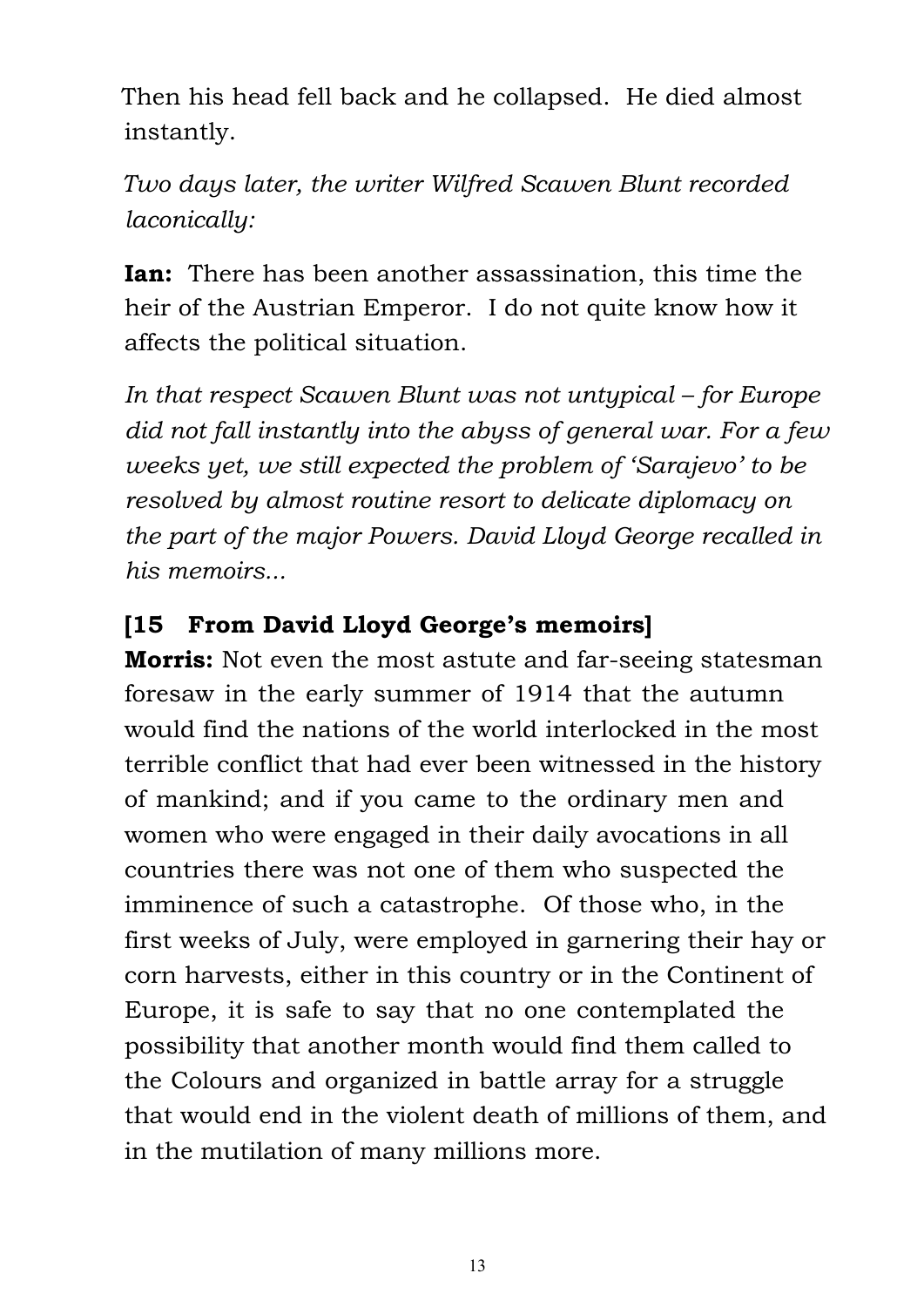*So, whatever was going on in the chancelleries and embassies of Europe during the three or four weeks after Sarajevo, the leisure habits of our customary British July seemed to be surviving almost unscathed. This song symbolizes the remarkable persistence of 'business as usual'....*

# **Image: Beach with bathing machines [16 Song: 'Those Lovely Seaside Girls']**

*Nor were the more formal July rituals of the upper-middle classes to be lightly disturbed. One of them was attendance at the ceremonies of prize-giving that honoured those leaving the major public schools. Much later Vera Brittain would recollect how, at Uppingham on the 11th of the month, she attended such an occasion – in support of Roland Leighton, the rather solemn, but undoubtedly gifted, young man whom she was soon determined to take as a husband.*

## **Image Uppingham School**

## **[17 Vera Brittain at Uppingham]**

**Sarah:** The Headmaster, in spite of his contempt for women, was a splendid man. He, Dr Mackenzie, stalked up the Hall very majestically and stood before the table removing his gloves with a far greater dignity than I have ever seen anyone remove their gloves before!

*The programme indicated that Roland, already titled Captain of Classics, was due to receive the prizes for...*

**Ian:** (in Headmasterly tones) English Essay Latin Prose Greek Prose Composition Latin Hexameters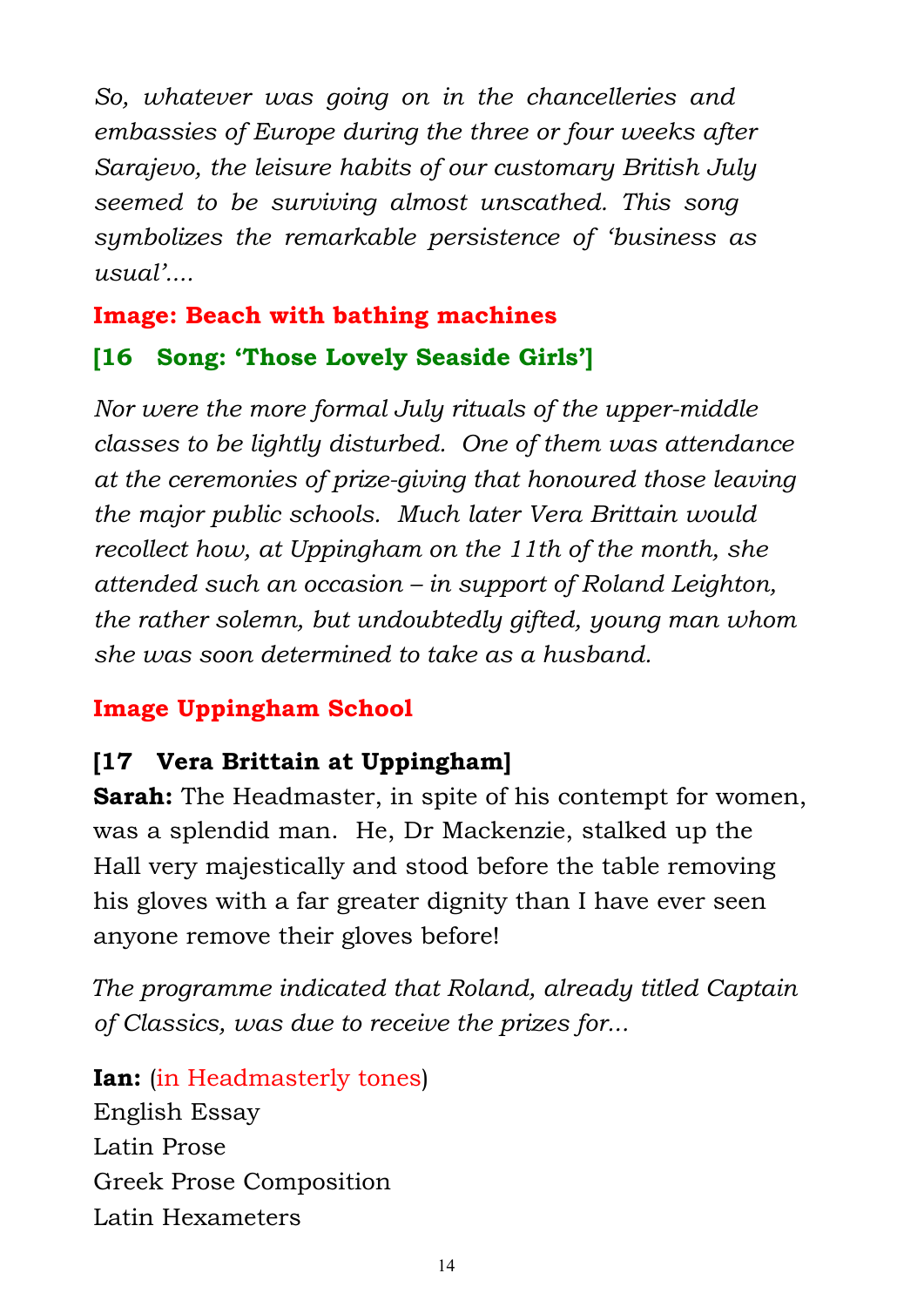and Greek Epigram.

**Sarah:** I do not recall much of the speech, but I shall always remember the final prophetic precept and breathless silence which followed the Headmaster's slow religious emphasis upon the words...

**Ian:** If a man cannot be useful to his country, he is better dead.

**Sarah:** For a moment their solemnity disturbed with a queer, indescribably foreboding the complacent mood in which I watched Roland, pale but composed, go up to receive his prizes.

### **Image: London at Night**

*It was not until 23rd July that our general complacency began to ebb rapidly away. This was the day on which Austria, now fully backed by Germany, issued to Serbia an ultimatum so fierce as to defy any adequate measure of compliance. Over the next ten days there was a confusion of threat and counter-threat which increasingly edged out the working of peaceable diplomacy. This was the rapidly worsening atmosphere in which, as Lloyd George put it...*

### **[18 Lloyd George's Memoirs]**

**Morris:** The nations slithered over the brink into the boiling cauldron of war.

*Thus very soon youths such as Leighton, or indeed myself, who had been drilled in the Classics would be marching off as officers – many of us under the illusion that, like Ajax or Achilles, we too were entering upon some renewal of dignified and heroic epic in the Homeric mode. All too soon the future which we had imagined for ourselves in peacetime would turn out to be – just that – imaginary.*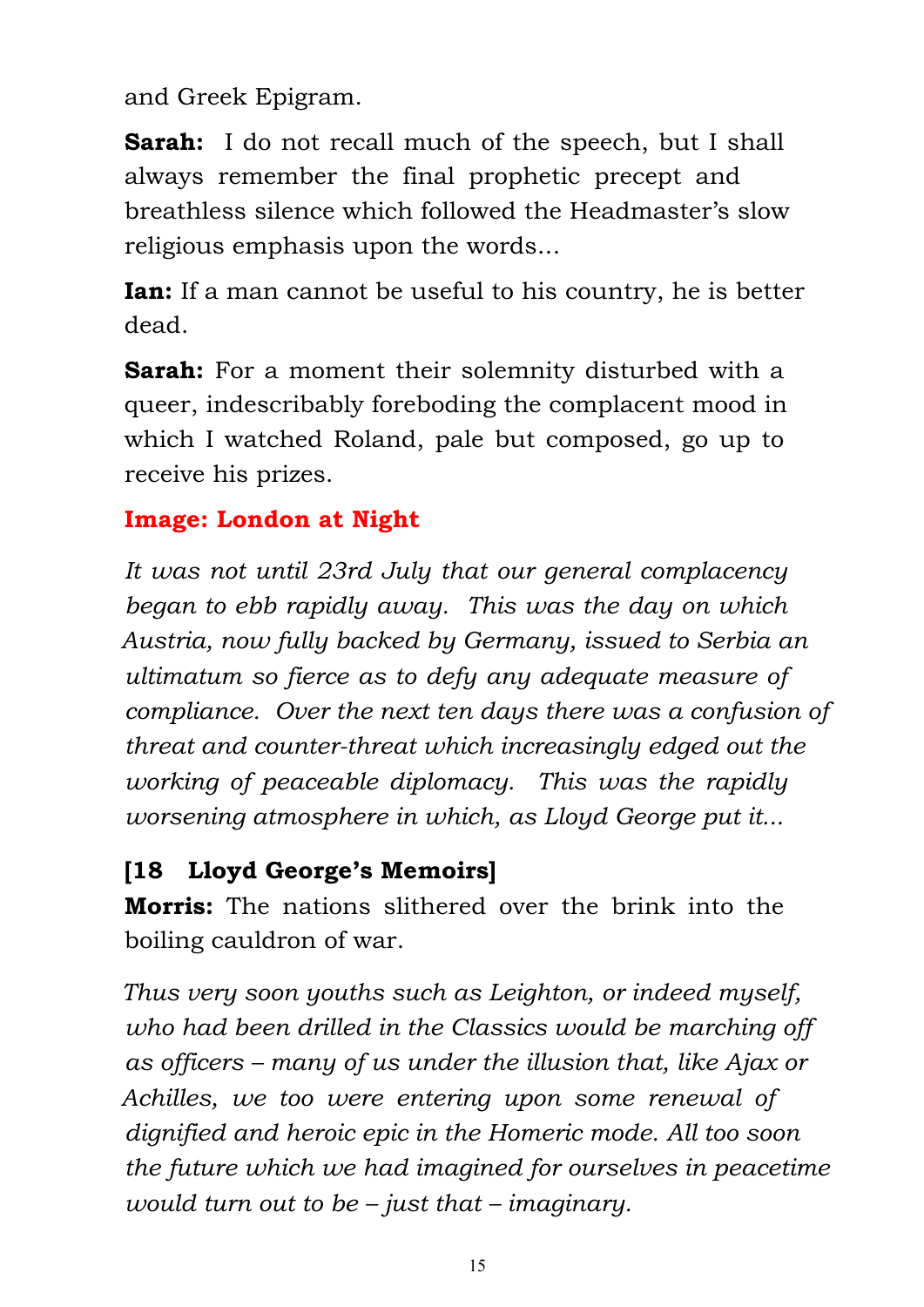*One of the most curious features of the very last days of peace was the rapid exchange of telegrams conducted (in English) between the Russian Tsar, by now the protector of Serbia, and the German Kaiser. The purpose of each was now, arguably, not to avoid war – but rather to rig the historical record so as to ensure that the other's regime carried the major blame for the outbreak of hostilities. On Tuesday 28th July Austria had moved on to an actual declaration of war against Serbia, and very early the following morning – at 1 a.m. – Tsar Nicholas wired to Kaiser Wilhelm as follows:.*

# **[19 Telegrams between the Tsar and the Kaiser] Sarah as Telegraph boy**

**Tim [TSAR]:** I appeal to you to help me. An ignoble war has been declared by Austria] on a weak country. The indignation in Russia, shared fully by me, is enormous I beg you in the name of our old friendship to do what you can to stop your allies from going too far. Nicky.

**Sarah:** This crossed with a telegram from the Kaiser...

**Chris [KAISER]:** The unscrupulous action that has been going on in Serbia for years has resulted in the outrageous crime, to which Archduke Franz Ferdinand fell a victim. All Sovereigns, have a common interest to insist that the persons morally responsible for this dastardly murder should receive their deserved punishment... However, with regard to the hearty and tender friendship which binds us both firmly from so long ago, I am exerting my utmost influence to induce the Austrians to arrive at a satisfactory understanding with you.

Your very sincere and devoted friend and cousin, Willy.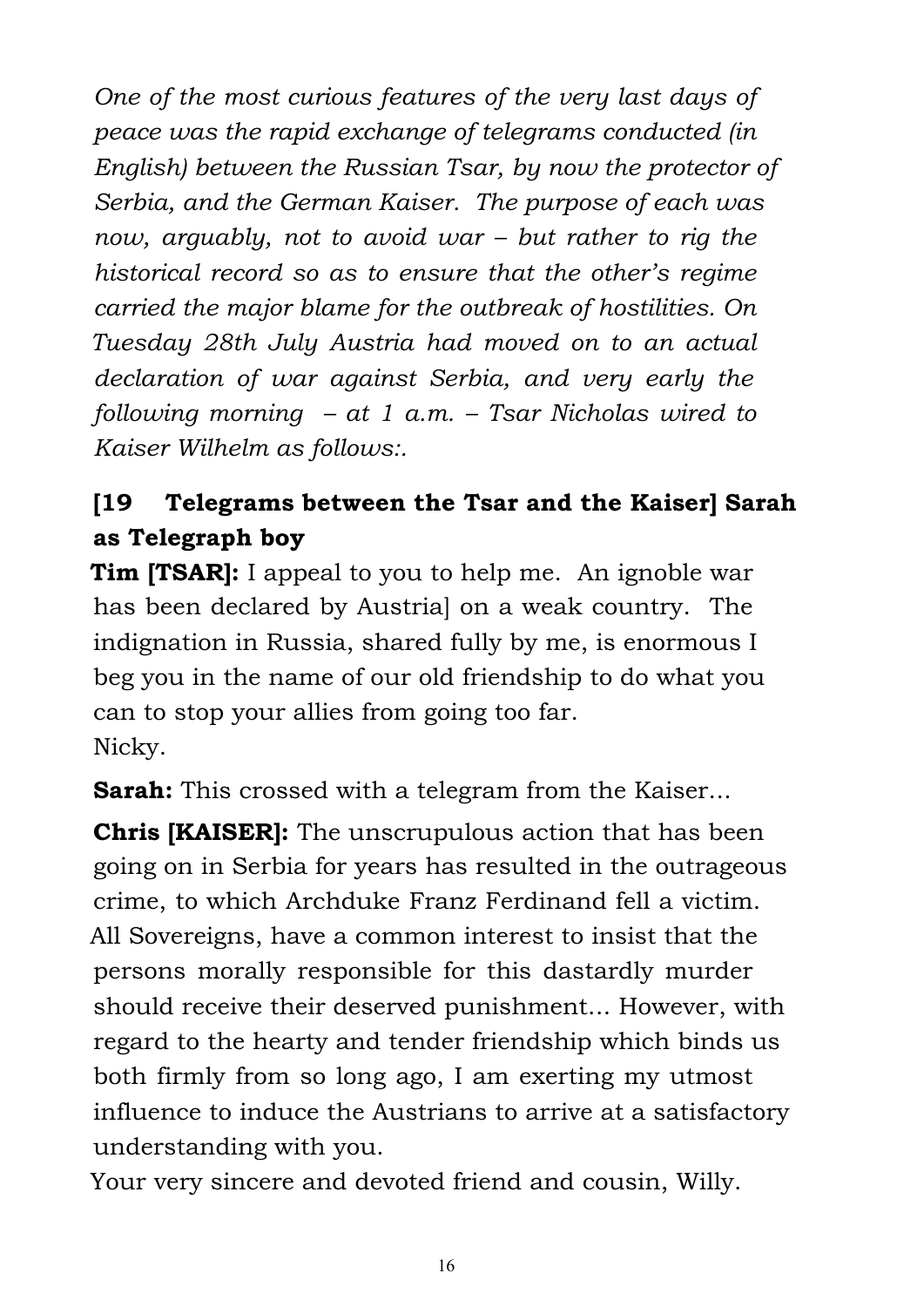**Sarah:** The Kaiser wired again that same Wednesday evening...

**Chris:** Austria does not want to make any territorial conquests at the expense of Serbia . I therefore suggest that it would be quite possible for Russia to remain a spectator of the Austro-Serbian conflict without involving Europe in the most horrible war she would ever have witnessed.

Willy.

**Sarah:** The Tsar promptly sent a conciliatory reply, ending...

**Tim:** Trust in your wisdom and friendship. Your loving Nicky.

**Sarah:** At 1.20 a.m. the next morning (Thursday 30th) Nicholas despatched a further wire...

**Tim:** The Russian mobilization measures which have now come into force were decided five days ago for reasons of defence on account of Austria's preparations. I hope from all my heart that these won't in any way interfere with your part as mediator, which I greatly value. Nicky.

**Sarah:** That message again crossed with one from Wilhelm

**Chris:** If Russia mobilizes against Austria, my role as mediator will be endangered. The whole weight of the decision now lies solely with you, who have to bear the responsibility for Peace or War. Willy.

**Sarah:** Later that day, Russia declared a general mobilization. On the Friday the telegraphic exchanges continued, with the Kaiser observing...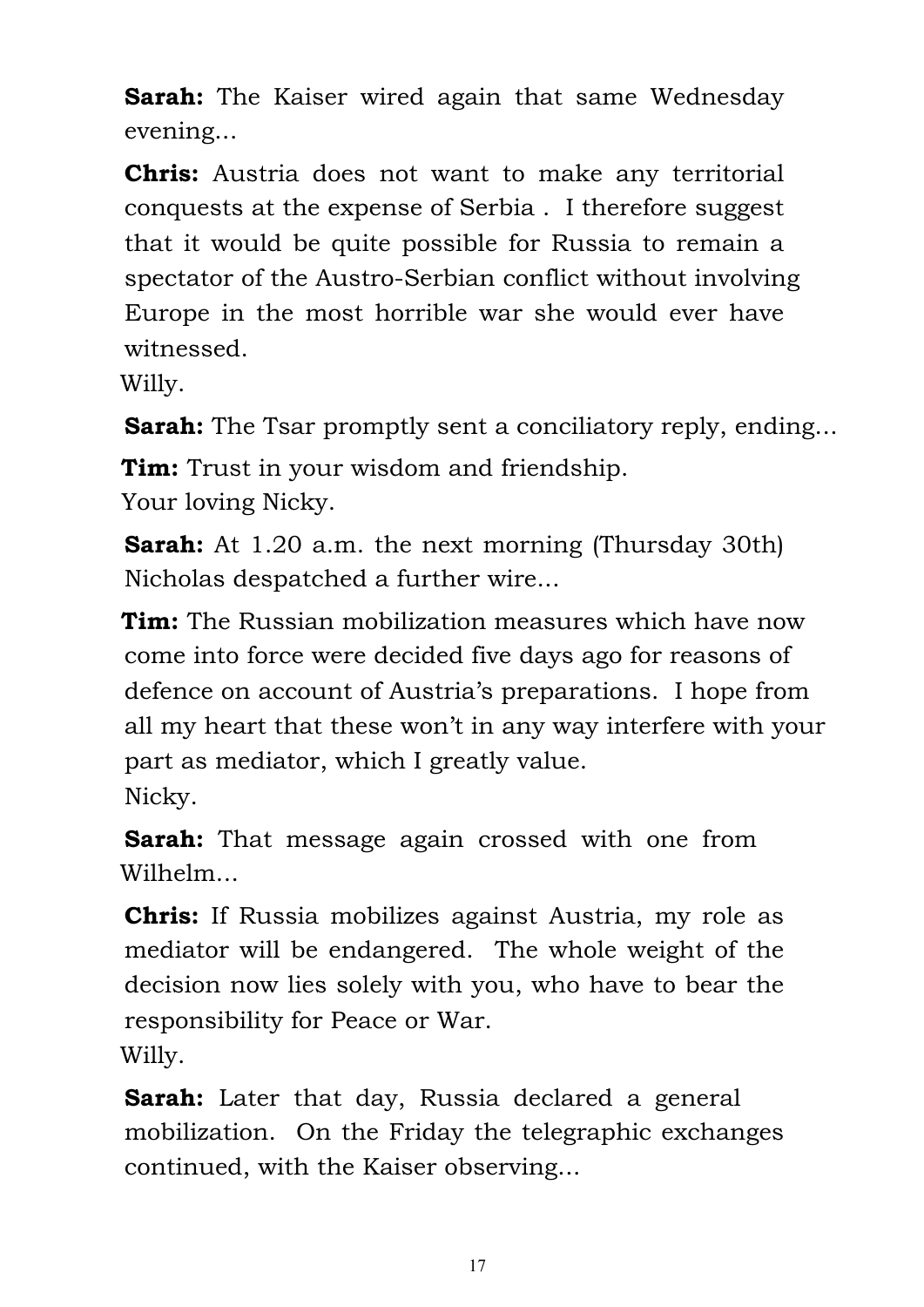**Chris:** My mediation has been made illusory. The responsibility for the disaster which is now threatening the whole civilized world will not be laid at my door. In this moment it still lies in your power to avert it... Willy

**Sarah:** Nicholas replied...

**Tim:** It is technically impossible to stop our military preparations which were obligatory owing to Austria's mobilization against Serbia. We are far from wishing war... I put all my trust in God's mercy.

Your affectionate, Nicky

**Sarah:** The final interchange came on, Saturday 1st August. Tsar to Kaiser...

**Tim:** Understand you are obliged to mobilize, but wish to have from you the same guarantee which I gave – that these measures do not mean war and that we shall continue negotiating...

Nicky

**Sarah:** And Kaiser back to Tsar...

**Chris:** Yesterday I pointed out to your government the way by which alone war might be avoided. Although I requested an answer from your ministers by noon today, none has reached me as yet. I therefore have been obliged to mobilize my army... Willy

*Later that same day Germany moved on to an actual declaration of war against Russia, claiming 'self-defence'. The immediate sequel in St Petersburg was a violent attack on the German Embassy, located in the square opposite St Isaac's Cathedral. Eye-witnesses reported.*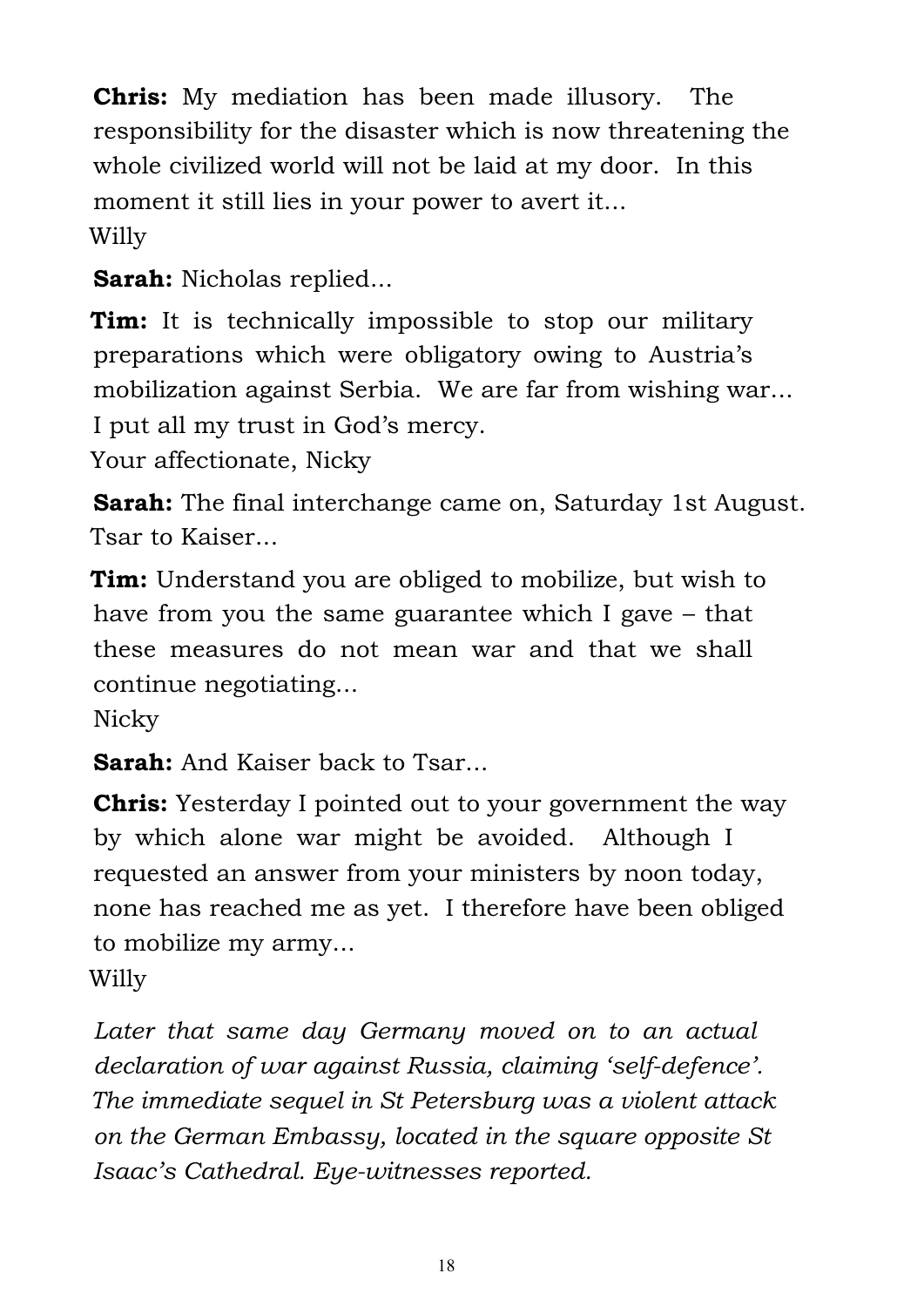### **[20 War Frenzy in St Petersburg]**

**Ian:** The Square was swarming with people. It must have been about 9 o'clock, with the enervating, exciting twilight of the northern lights. The steady hammering of axes on metal made me look up at the Embassy roof, which was decorated with colossal figures of overfed German warriors holding bloated carthorses. A flagstaff supported a bronze eagle with spread wings. Several men were busy hammering at the feet of the Teutons. The very first strokes pitched the mob to a frenzy − the heroic figures were hollow!

[ cries spread among various voices... ]

**Penny:** They are empty!

**Ann:** A good omen!

**Lesley:** Another German bluff!

**Morris:** We'll show them!

**Chris:** Hack them all down!

**Lesley:** The axes were hammering faster and faster. At last one warrior swayed, pitched forward, and crashed to the pavement. The turn of the eagle arrived. The bird came crashing down, and the battered remains were immediately drowned in the nearby Moika river. But obviously the destruction of the symbols was not enough. A quickly organized gang smashed a side door of the Embassy. Soon a big window opened and spat out a great portrait of the Kaiser into the crowd below. When it reached the cobblestones, there was just enough left to start a good bonfire – one that was shortly being fed by the furniture, books, pictures, and papers which also came hurtling down.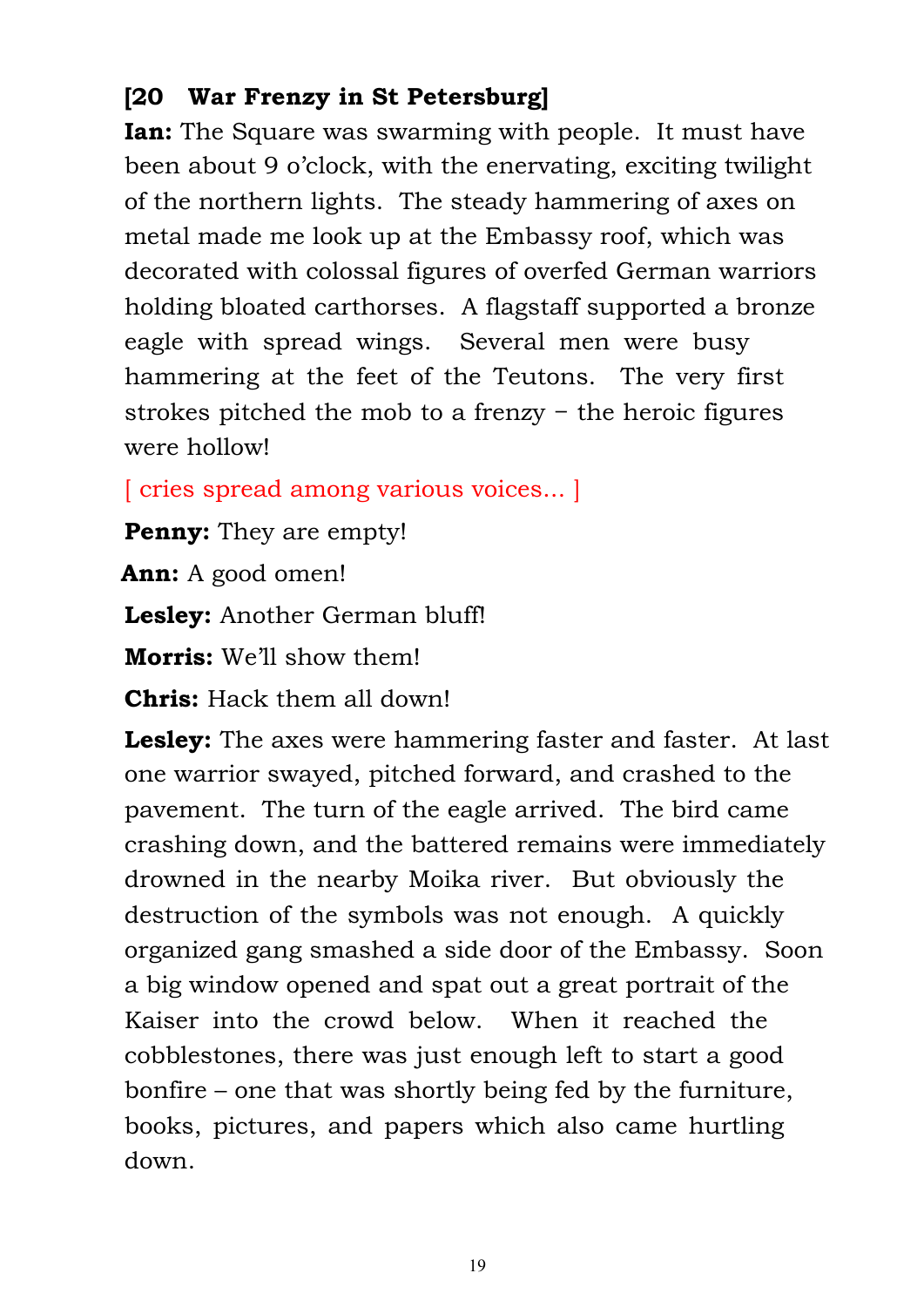**Chris:** A woman tore her dress at the collar, fell on her knees with a shriek, and pressed her naked breasts against the dusty boots of a young officer in campaign uniform. Then she cried out...

**Alison:** Take me! Right here, before these people! Poor boy... you will give your life... for God... for the Tsar... for Russia!

*As expected, the Franco-Russian alliance held good. But what stance would we, the British, take – under a Liberal cabinet hitherto disinclined towards involvement? On Monday 3rd August, faced with an imminent German invasion of France that would also violate the neutrality of Belgium and threaten the Channel ports, most of the Asquith ministry at last accepted the necessity of entry into war. Sir Edward Grey, the Foreign Secretary – torn away from his summer hobbies of bird-watching and fly-fishing along the River Itchen − addressed the House of Commons...*

### **[21 Sir Edward Grey]**

**Tim:** It may be said, I suppose, that we might stand aside, husband our strength, and that, whatever happened in the course of this war, at the end of it intervene with effect to put things right, and to adjust them to our own point of view. If, in a crisis like this, we run away from those obligations of honour and interest as regards the Belgian treaty, I doubt whether, whatever material force we might have at the end, it would be of very much value in face of the respect that we should have lost. And I do not believe, whether a great power stands outside this war or not, it is going to be in a position at the end of it to exert its superior strength. For us, with a powerful fleet, which we believe able to protect our commerce, to protect our shores, and to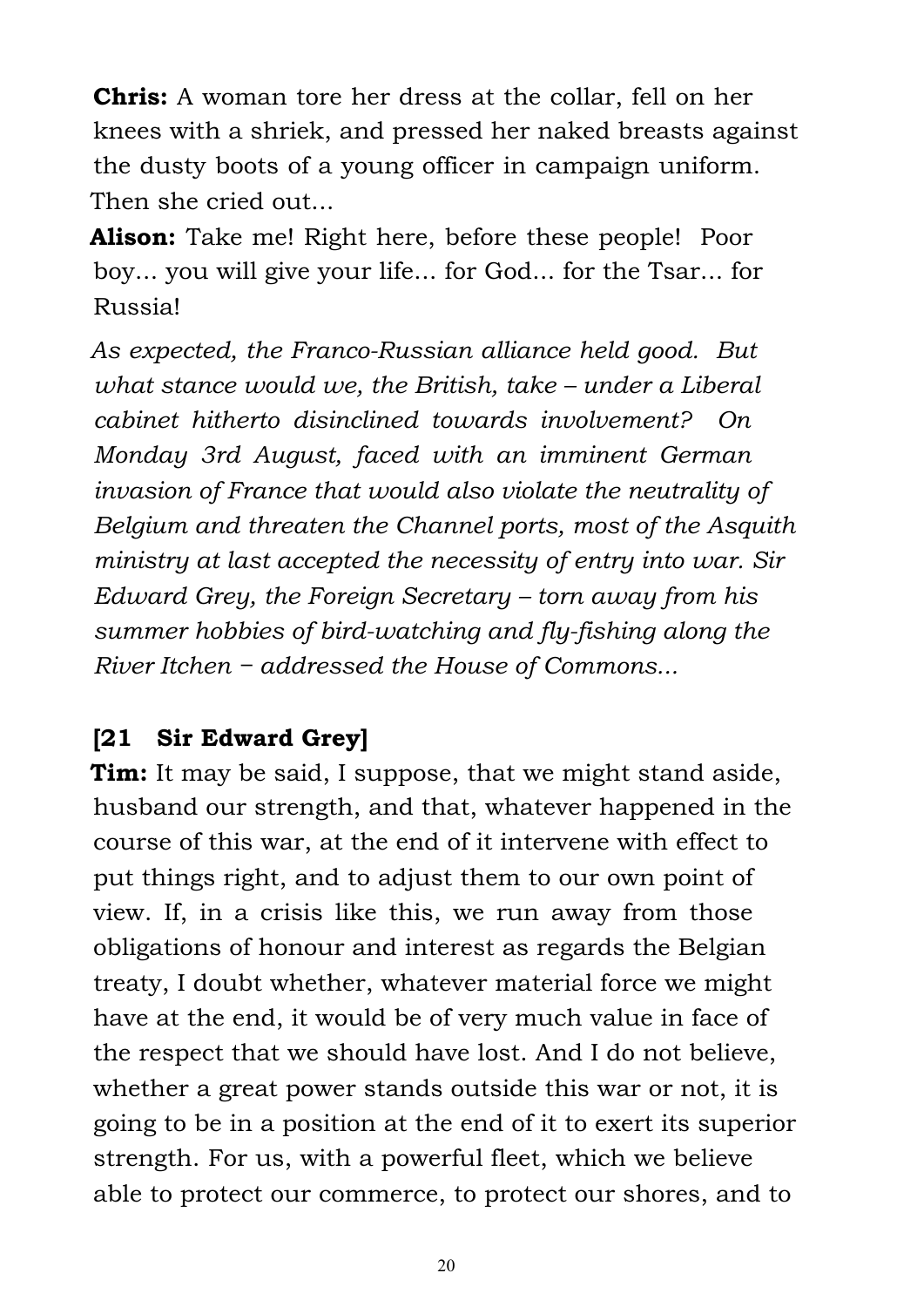protect our interests, if we are engaged in war, we shall suffer but little more than we shall suffer even if we stand aside.

*Later that day Germany declared war on France, and began to invade Belgium. In his subsequent memoirs Grey wrote:*

**Tim:** A friend came to see me that evening. We were standing at a window of my room in the Foreign Office. It was getting dusk, and the lamps were being lit in the space below on which we were looking. My friend recalls that I remarked on this with the words: "The lamps are going out all over Europe, we shall not see them lit again in our lifetime."

*On the following day our own country, in its turn, declared war against the German Reich.*

#### **IMAGE: INTERVAL**

[ Interval ]

#### **PART TWO**

## **Image: Words of Land of Hope and Glory [22 'Land of Hope and Glory', to be sung by All,** including the Audience if we're lucky!**]**

*Splendid tune! So splendid indeed that, as we sang it like that in August 1914, it blinded most of us to the fact that the words – particularly the stuff about God making us mightier and Himself driving the expansion of our Empire – were virtually identical to what Kaiser Bill was spouting on behalf of his Germans too! Most of the British press was similarly minded...*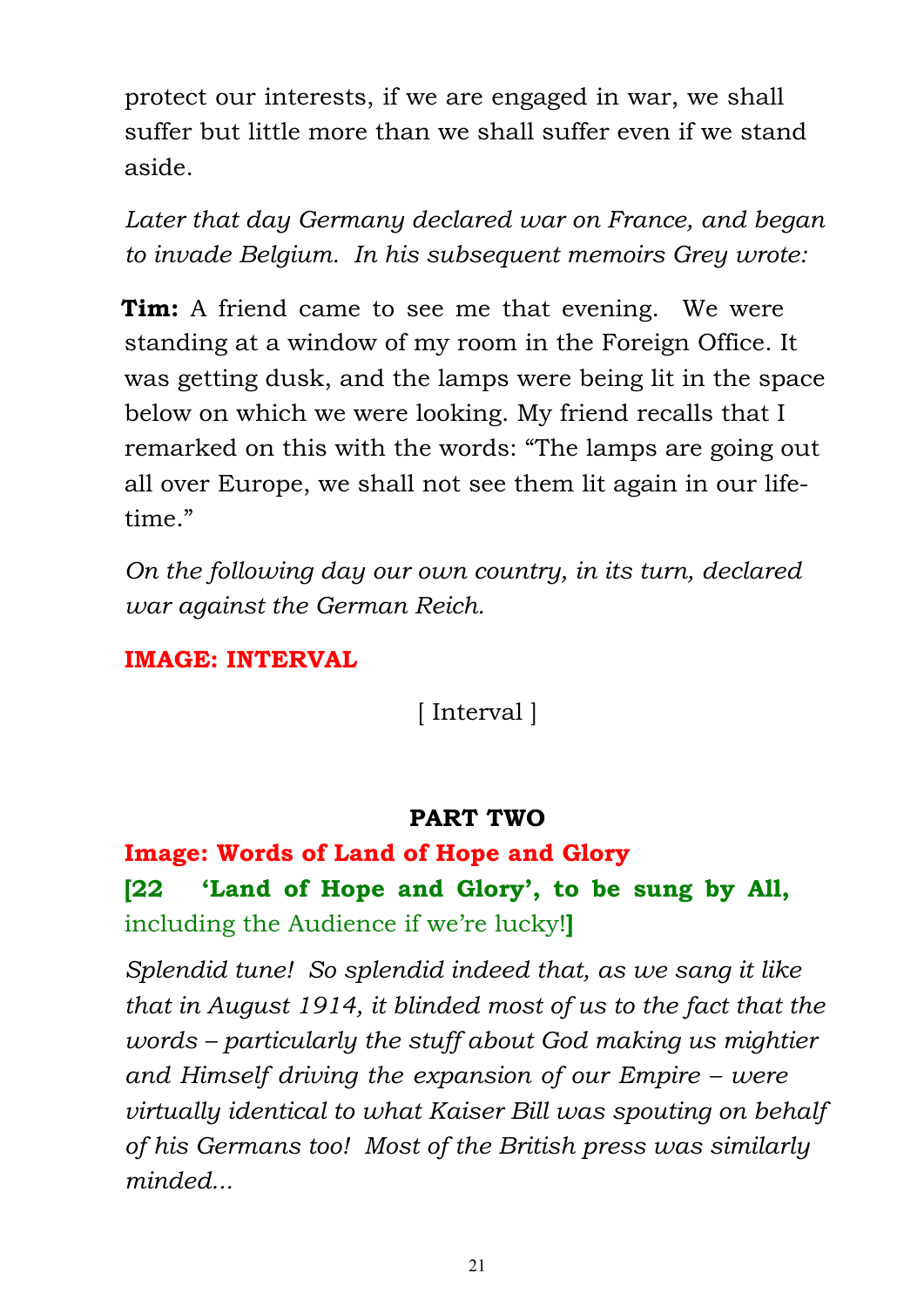### **Image: Recruiting Poster**

## **[23 The Papers]**

*The Daily Express...*

**Chris:** England expects every man will do his duty. The mood in London is calm, confident, and grim. *The Telegraph...*

**Alison:** Readers should be shedding tears of pride over the spectacle presented by the British race. *The Mirror...*

**Penny:** We could not stand aside! Britain will not allow Germany's fleet to batter France's undefended coast. The safety of the Empire may easily again depend on the Navy, which has given us such an heroic history.

*The Mail...*

**Ann:**Yesterday's Commons proceedings were worthy of tremendous occasion. They will fill the nation with fresh courage and confidence

*...going on to add...*

**Ann:** How to economise, with tips for house keeping in wartime.

*But there were also some words of caution. For example, from The Manchester Guardian...*

**Tim:** Europe in arms watches Great Britain. Italy has asserted her freedom to keep the peace. Will England follow the good example? The country is facing the greatest calamity that anyone living has known.

*The Daily Herald certainly took an anti-war stance – only to find its sales promptly plummeting! Meanwhile, The Daily Chronicle warned...*

**Lesley:** A newspaper's duty is to give news, but at times of war it has a patriotic duty as well. It must give no news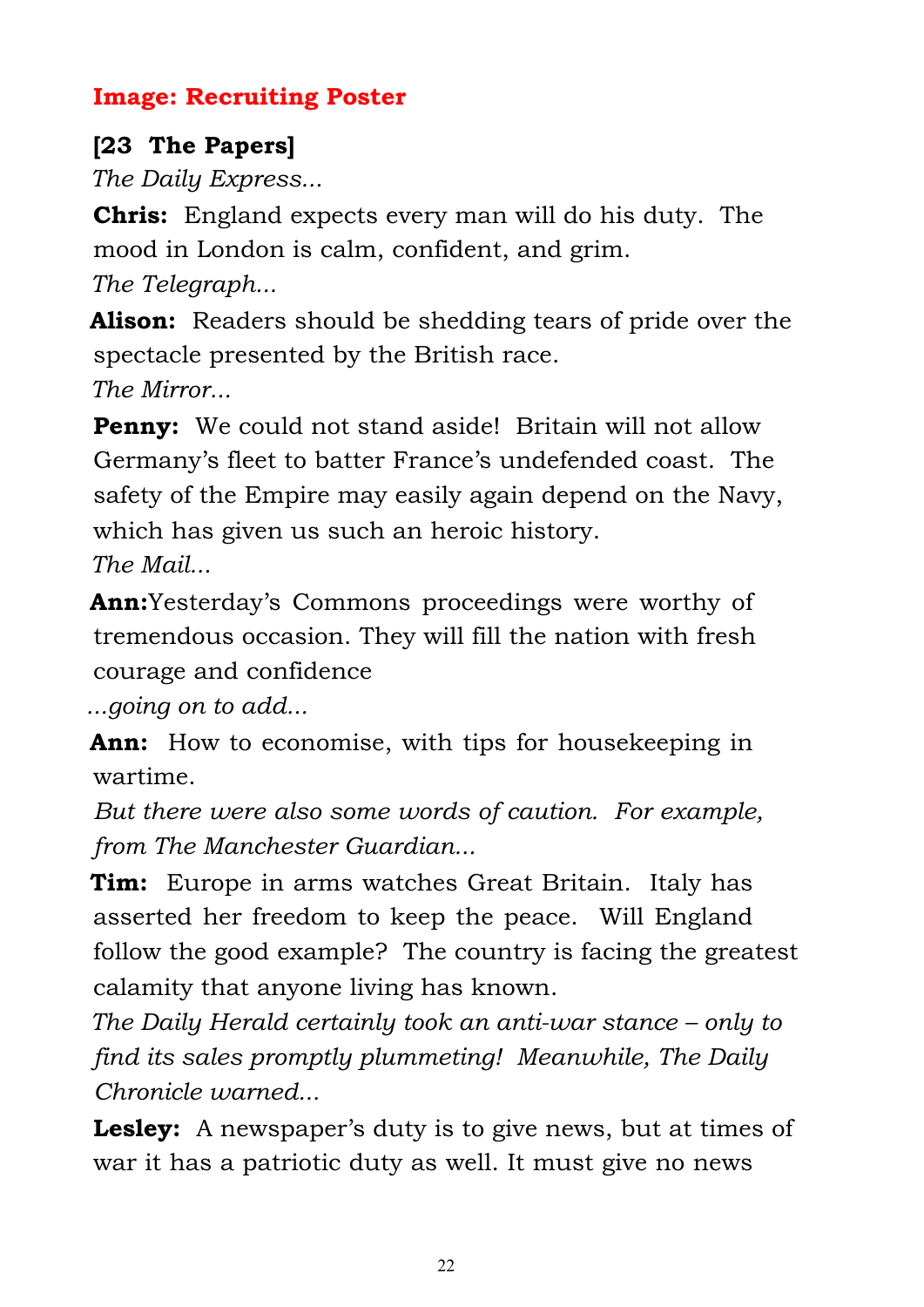which would convey information or advantage to an adversary"

*The Times published the first war poem by Sir Henry Newbolt, while The London Gazette announced practical measures...*

**Ian:** An export ban on animals, pack, saddle and draught, suitable for use in war: ditto surgical bandages and dressings; projectiles of all kinds and their component parts. Silk cloth, braid and thread, suitable for cartridges.

*Within a few days, the effects of the declaration of war began to permeate into life at home, followed by a flourishing rumour mill, directed at those who might not be British, or worse still, might indeed be spies. Ann Scott's father wrote in his memoirs of life in North London at the time...*

### **[24 Scott extract]**

**Ann:** At that time, the Scott family lived in the St Pancras district. Nearby was a baker's shop. My mother and I often passed this shop and I used to enjoy the yeasty smell of freshly baked bread and look longingly at the cakes and buns in the window.

 After war was declared, because the baker had a German name, his business became the target of anti-German sentiment. One morning, my mother and I were out walking when a mob assembled, intent on smashing the windows and entering the shop to wreck it. The shouts and actions terrified me and whenever I saw the empty boarded-up shop, I was reminded of the senseless savage attack.

 In the early days of the war, a rumour circulated that Russian troops were passing through Britain on the way to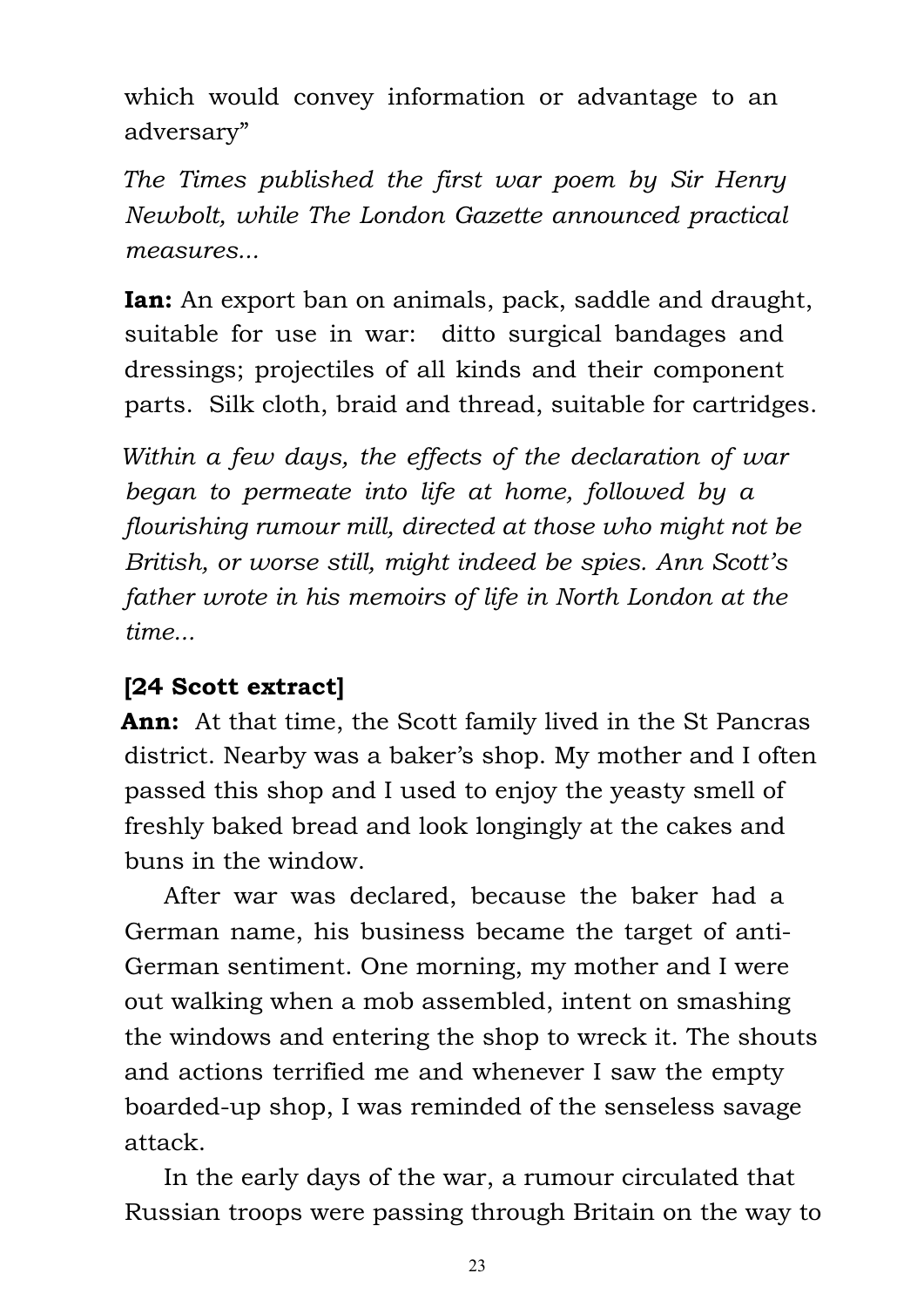the Western Front; adding authenticity to the story was the detail that they had snow on their boots. The story was soon denied, but the phrase survived to express ironic scepticism.

 As Belgian refugees arrived in England, newspapers took up their story, telling of atrocities alleged to have been committed against them by German soldiers. Cartoons depicted the soldiers as bestial monsters, jackbooted, goose-stepping brutes who impaled women and children on their bayonets. Stories were told of dead soldiers being converted into fat, oil and pig food; other stories told of violated nuns and babies with their hands cut off. The hysteria whipped up by this propaganda created hatred towards the Germans and suspicion of innocent people became prevalent as rumours spread about the presence of supposed spies in the community.

*Soon a powerful recruiting campaign swung into action and there was no shortage of volunteers to join up to the colours. Military and political leaders lent their names to this new war effort, as did stars of the Music Halls...*

#### **Image: Lancers**

### **[25 Song: 'The army of today's alright']**

*I well remember a rush to enlist that attracted old and young alike. In 1929 Robert Graves, now best known for his historical novels about the Roman Emperor Claudius, published his autobiography. This included a salutary account of the first few months of the war, when he was a subaltern in the Welch Regiment...*

#### **[26 Robert Graves]**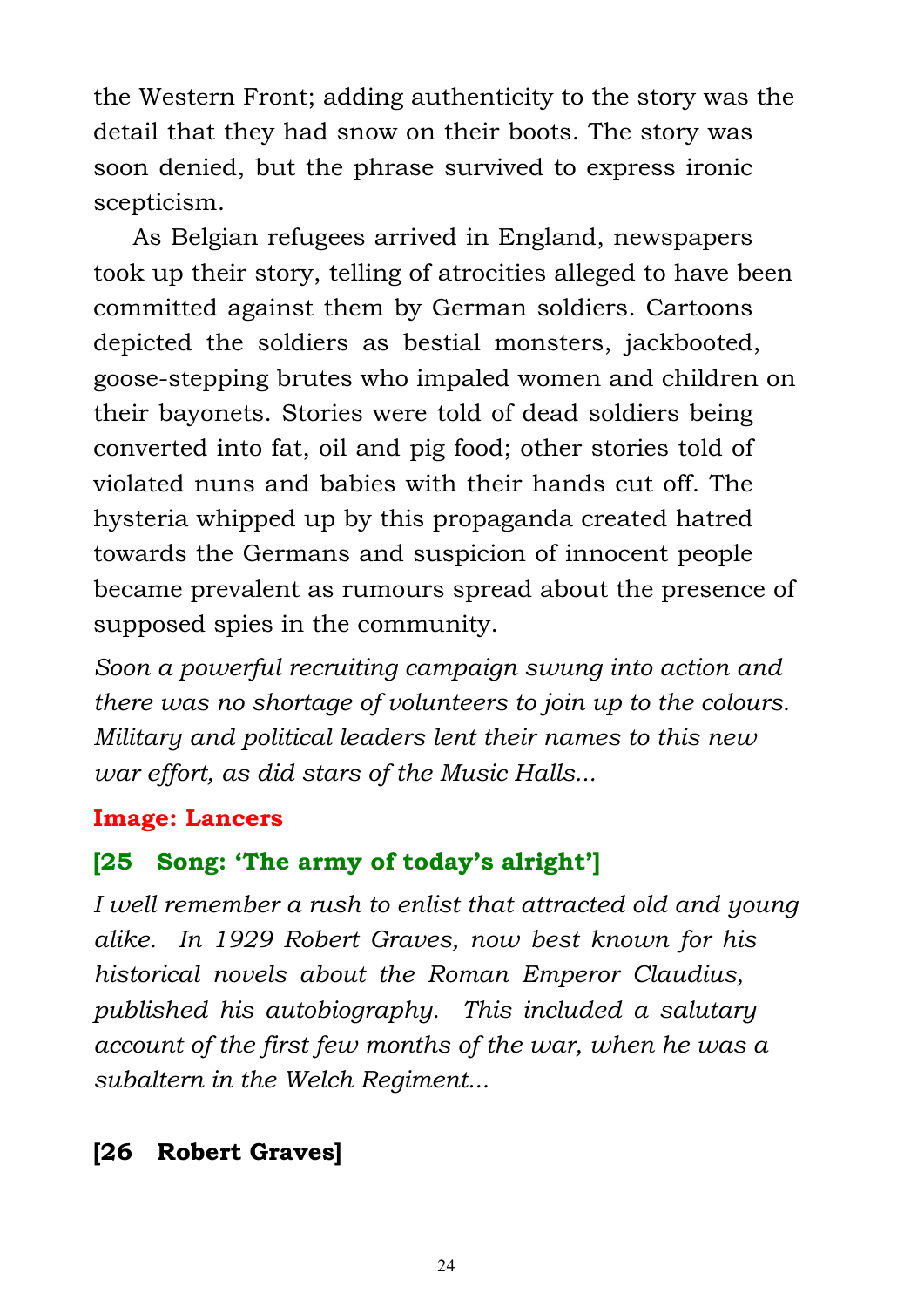**Chris:** I still have the roll of my first platoon of forty men. The figures given for their ages are misleading. On enlistment, all over-age men had put themselves in the late thirties, and all under-age men had called themselves eighteen. But once in France, the over-age men did not mind adding on a few genuine years. No less than fourteen in the roll gave their age as forty or over, and these were not all. Fred Prosser, a painter in civil life, who admitted to forty-eight, was really fifty-six. David Davies, collier, who admitted to forty-two, and Thomas Clark, another collier who admitted to forty-five, were only one or two years junior to Prosser. James Burford, collier and fitter, was the oldest soldier of all. When I first spoke to him in the trenches, he said:

**Tim:** Excuse me, sir, will you explain what this here arrangement is on the side of my rifle?

**Chris:** That's the safety catch. Didn't you do a musketrycourse at the depot?

**Tim:** No, sir, I was a re-enlisted man, and I spent only a fortnight there. The old Lee-Metford didn't have no safety catch.

**Chris:** I asked him when he last fired a rifle.

**Tim:** In Egypt, in 1882.

**Chris:** Weren't you in the South African War in 1901?

**Tim:** I tried to re-enlist, but they told me I was too old, sir. I had been an old soldier in Egypt. My real age is 63.

*Poets, both British and German, promptly exhorted their troops to heroic deeds. Rupert Brooke, who would not live to experience for himself the trenches of the Western Front, positively revelled in the challenge. During the first months*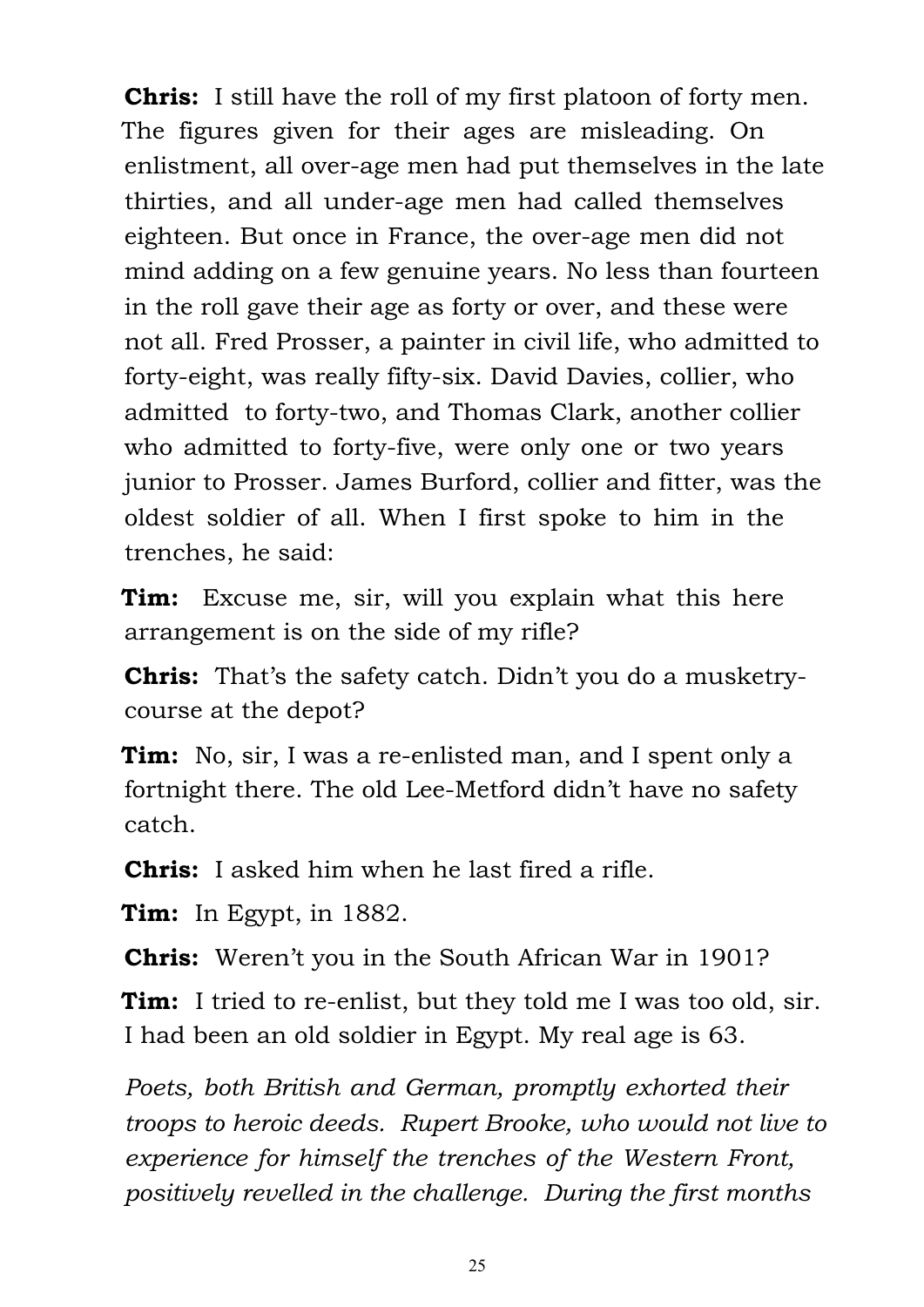*of war he could still see the conflict essentially as a bracing and cleansing opportunity. Using language which seems a whole world removed from that of Wilfred Owen three or four years later, Brooke exclaimed as follows...*

## **Image: Marching troops**

## **[27 Rupert Brooke]**

**Chris:** Now God be thanked Who has matched us with His hour,

And caught our youth, and wakened us from sleeping, With hand made sure, Clear eye, and sharpened power,

To turn, as swimmers into cleanness leaping,

Glad from a world grown old and cold and weary,

Leave the sick hearts that honour could not move,

And half-men, and their dirty songs and dreary,

And all the little emptiness of love!

Oh! We, who have known shame, we have found release there,

Where there's no ill, no grief, but sleep has mending, Naught broken save this body, lost but breath; Nothing to shake the laughing heart's long peace there But only agony, and that has ending; And the worst friend and enemy is but Death.

*Meanwhile, part of the Kaiser's 700,000 strong army marched towards France via neutral Belgium. This is how we read of its awesome progress through Brussels on August 21st...*

### **[28 The German Advance through Brussels]**

**Penny:** At the sight of the first few regiments of the enemy, we were thrilled with interest. After they had passed for three hours in one unbroken steel-grey column, we were bored. But when hour after hour passed and there was no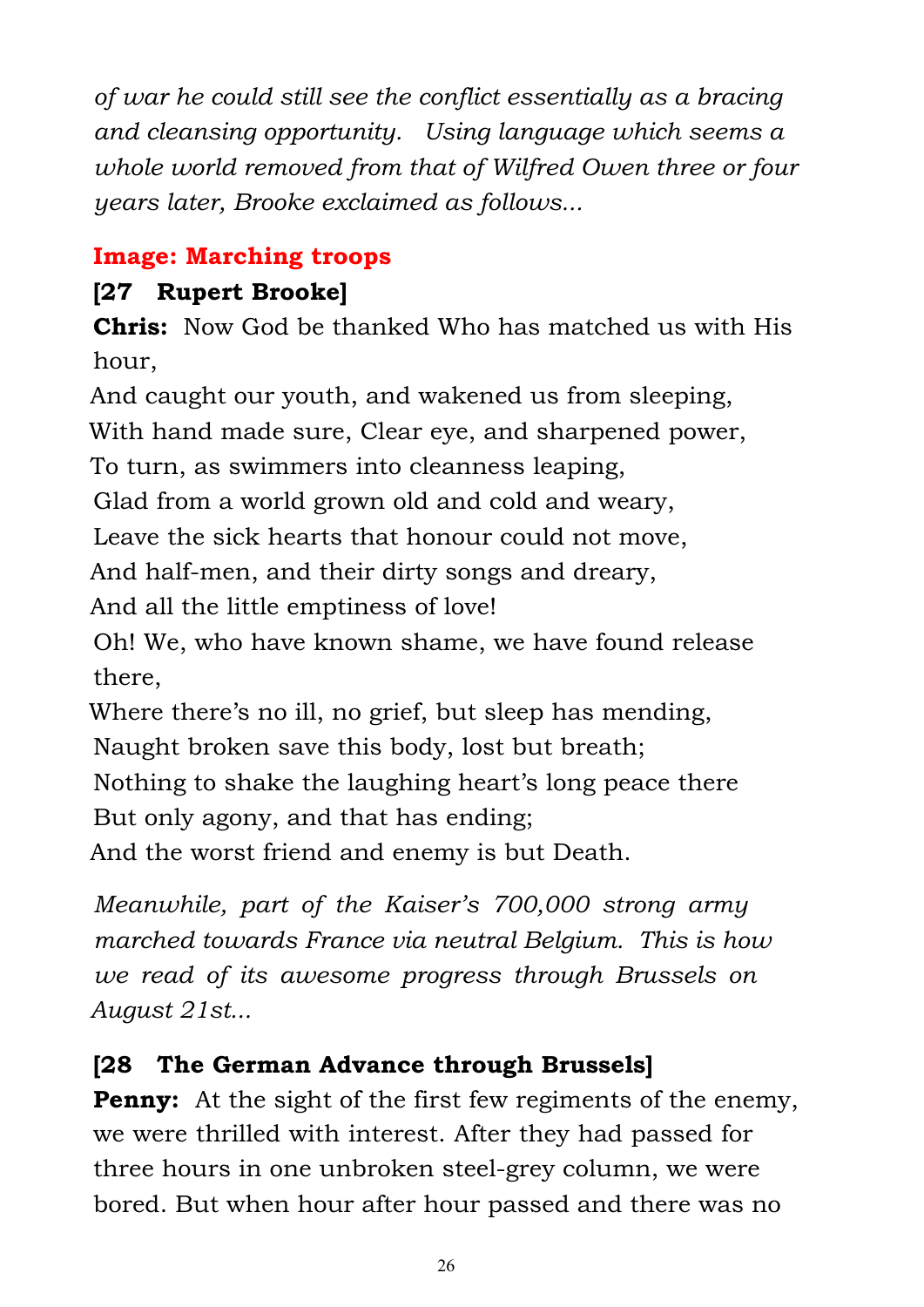halt, no breathing time, no open spaces in the ranks, the thing became uncanny, inhuman. It held the mystery and menace of fog rolling towards you across the sea.

**Alison:** Yesterday the German Military Commander of Brussels assured the Mayor that the German army would not occupy the city, but would pass through it. It is still passing, as smoothly and compactly as an Empire State Express. There were no halts, no open places, no stragglers. This army has been on active service three weeks, and so far there is not apparently a chin strap or horseshoe missing.

**Penny:** The men of the infantry sang 'Fatherland, My Fatherland'. Between each line of song they took three steps, At times two thousand men were singing together in absolute rhythm and beat. When the melody gave way the silence was broken only by the stamp of iron-shod boots, and then again the song rose.

**Alison:** For seven hours the army passed- like a river of steel it flowed, grey and ghostlike. At midnight pack wagons and siege guns were still passing. At seven this morning I was awakened by the tramp of men and bands playing jauntily. Whether they marched all night I do not know- but now for twenty-six hours the grey army has rolled by with the mystery of fog and the pertinacity of a steam roller.

*The French Sixth Army, opposing the Germans, went to war in a way which can best be described as - well - French.....*

## **[29 Taxis to the Marne]**

**Ann:** A most unusual example of military transport and troop movement occurred in France. In September 1914, with the German army almost at the gates of Paris and the French 6th Army in desperate need of reinforcement, the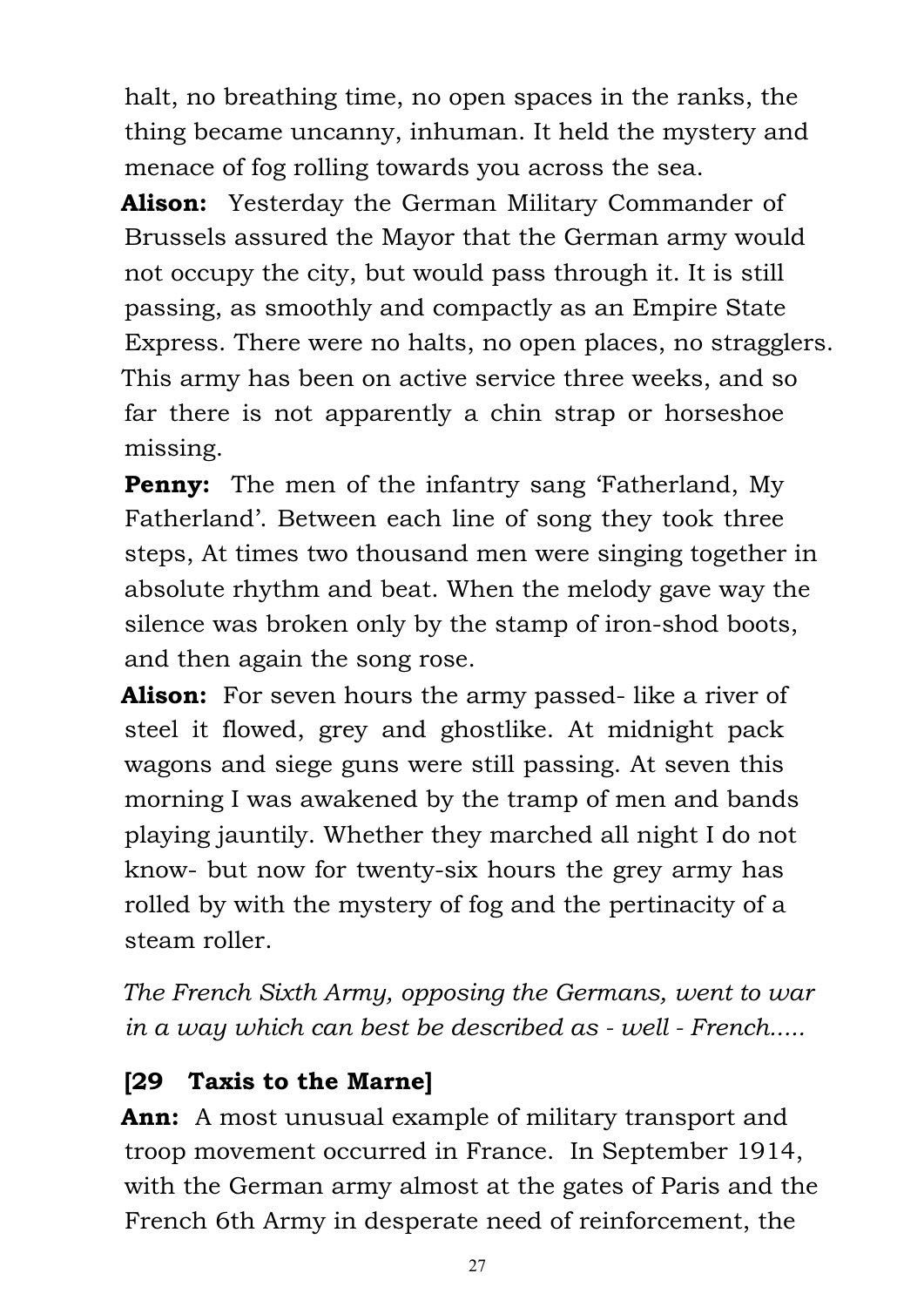city's fleet of Renault taxis was requisitioned to take men to the front.

 The meters were kept running − and the operation cost the public purse a massive 70,000 francs!

*Among the German poets, Ernst Lissauer was one whose invective took no prisoners; his 'Hassgesang', became well known to the British as the 'Hymn of Hate'...*

### **Image: Trenches**

### **[30 Lissauer's 'Hymn of Hate']**

**Ian:** French and Russians they matter not; A blow for a blow and a shot for a shot; We love them not, we hate them not… We have but one and only hate, We love as one, we hate as one, We have one foe and one alone. He is known to you all, he is known to you all! He crouches beneath the dark grey flood, Full of envy, of rage, of craft, of gall, Cut off by waves that are thicker than blood… We will never forego our hate, We have all but a single hate. We love as one, we hate as one, We have one foe, and one alone - Eng-er-land.

*The poem was vigorously sung in the German trenches. But not only there. In a time-honoured tradition, our own troops adopted it. As an American major recorded...*

**Morris:** The German "Hymn of Hate" bids fair to become one of England's national songs. It is truly an extraordinary sight to see some English county regiment on the march singing this at the top of their lungs, and then at the chorus to hear some clear tenor voice call out "Oo Do We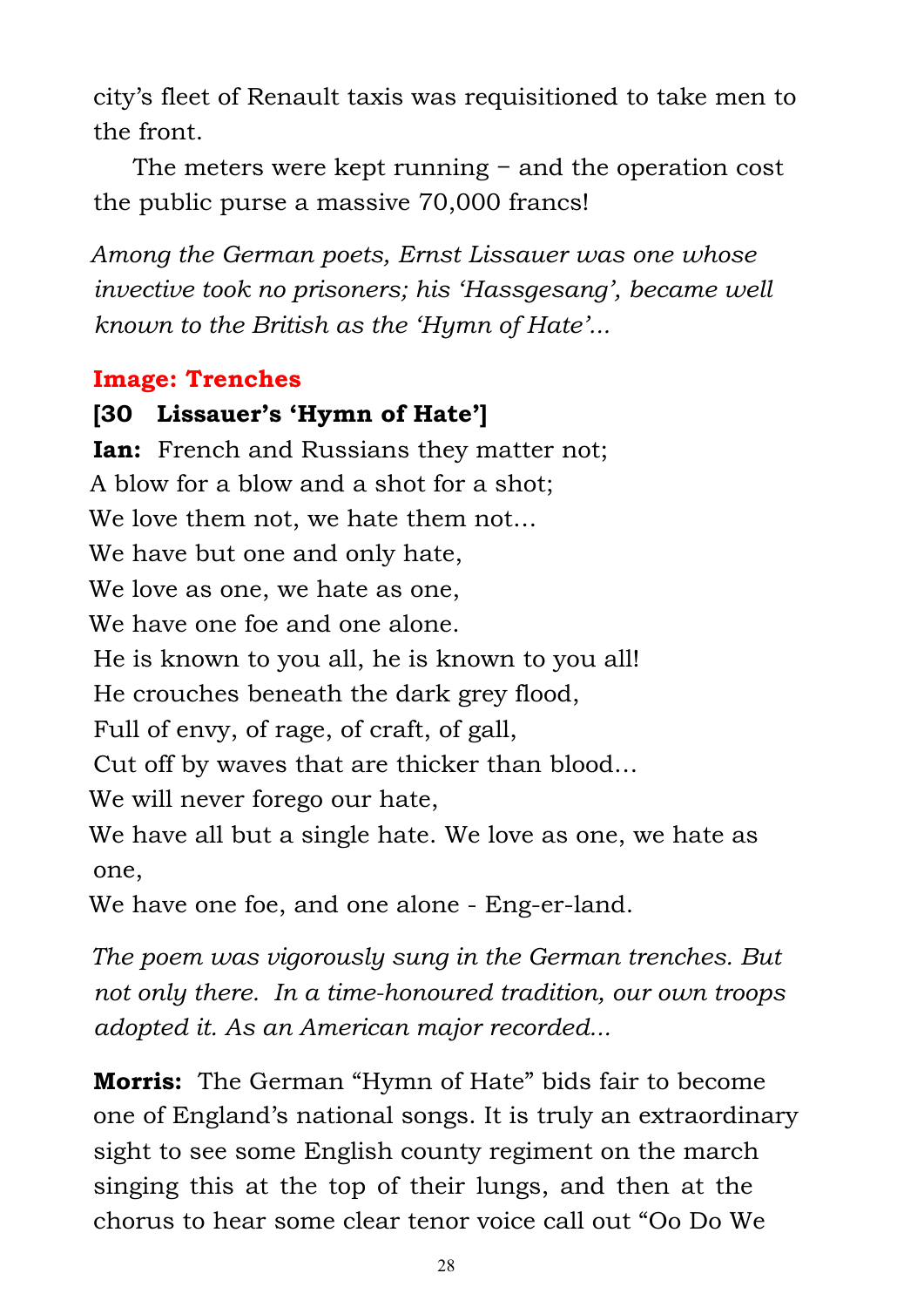'Ate?", followed by the whole battalion's reply in a voice of thunder: [All] "**Eng-er-land!**"

*Our first major battle took place when the British Expeditionary Force confronted the German advance at Mons in Belgium. The B.E.F. was forced to retreat but, not for the first time, achieved glory in defeat. Billy Naylor, boy trumpeter, serving with the Royal Field Artillery on August 24th recalled…*

### **Image: Bandsman trumpeter**

### **[31 The Boy Trumpeter]**

**Lesley:** It was the most heady day of my life. It was as if the highlights of every tale of derring-do I had ever read had been rolled into one stupendous adventure. All day, I had stuck closer to the Colonel than his shadow, and I had seen it all. I had seen the dense grey masses of the enemy and watched them advancing, quite free from apprehension because as an avid reader and fervent follower of Mr G.A.Henty's adventure yarns, I knew that even when all seemed lost, the British always won. The sight of the horses galloping, albeit in a cloud of dust, the long lances of the riders, the flying pennants, the glint of steel thrilled me to the core. It was almost the crowning moment of my day.

**Morris:** But one matchless moment was still to come. It came when it was time for the guns to go- and go fast if they were to escape being captured. But the guns could not move until the limbers and horse teams came up to trail them away. It was Jimmy who had taken the order to the transport, waiting with the ammunition wagons in the shelter of the village a quarter of a mile away. Now he was back, breathless and excited, waiting for them to appear.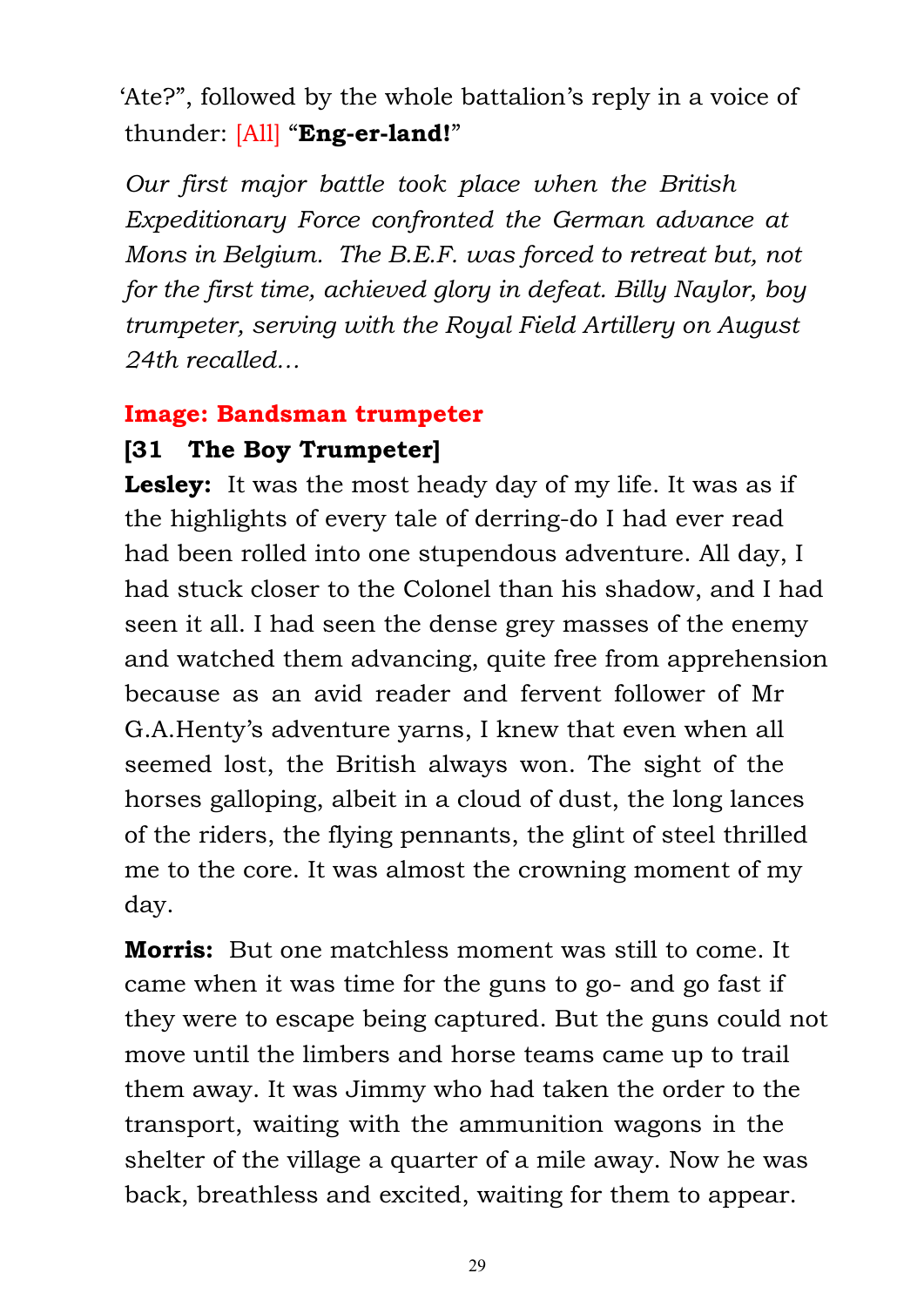The infantry had been pushed back. They were close in front now firing on a mass of German soldiers whose ragged ranks faltered occasionally in their withering fire and then surged on like an incoming tide. Behind the racket of the firing, Jimmy listened fascinated to the voice of their officer, steady and cool as any heroic character in one of his well-thumbed books. He was saying-

**Ian:** "At four hundred….At three-fifty…At three hundred."

**Lesley:** The rifles blazed, but still the Germans came on. They were getting nearer and nearer and for the first time I began to feel rather anxious and frightened. They weren't an indeterminate mass any more- you could actually pick out details, see them as individual men, coming on, and coming on. And the officer, still as cool as anything, was saying,

**Ian:** "At two-fifty…At two hundred".

**Lesley:** And then he said,

**Ian:** "Ten rounds rapid!"

**Lesley:** The chaps opened up- and the Germans just fell down like logs. I've never seen anything like it, the discipline, the fire discipline of those troops. I've never forgotten that, I was so impressed. As a boy of sixteen I was simply astounded. I thought, "What a marvellous army we are!" The attack was completely repulsed- not for long, but long enough for us to get the guns away. It saved us."

**Ian:** But there was no time to gloat or to savour the immensity of relief, for the limbers had arrived, the guns were hooked up and the Colonel, turning to Jimmy, gave him the order to sound the trot. It was the first time he sounded it in action. Putting the trumpet to his lips, taking a deep breath to expand his chest already swelling with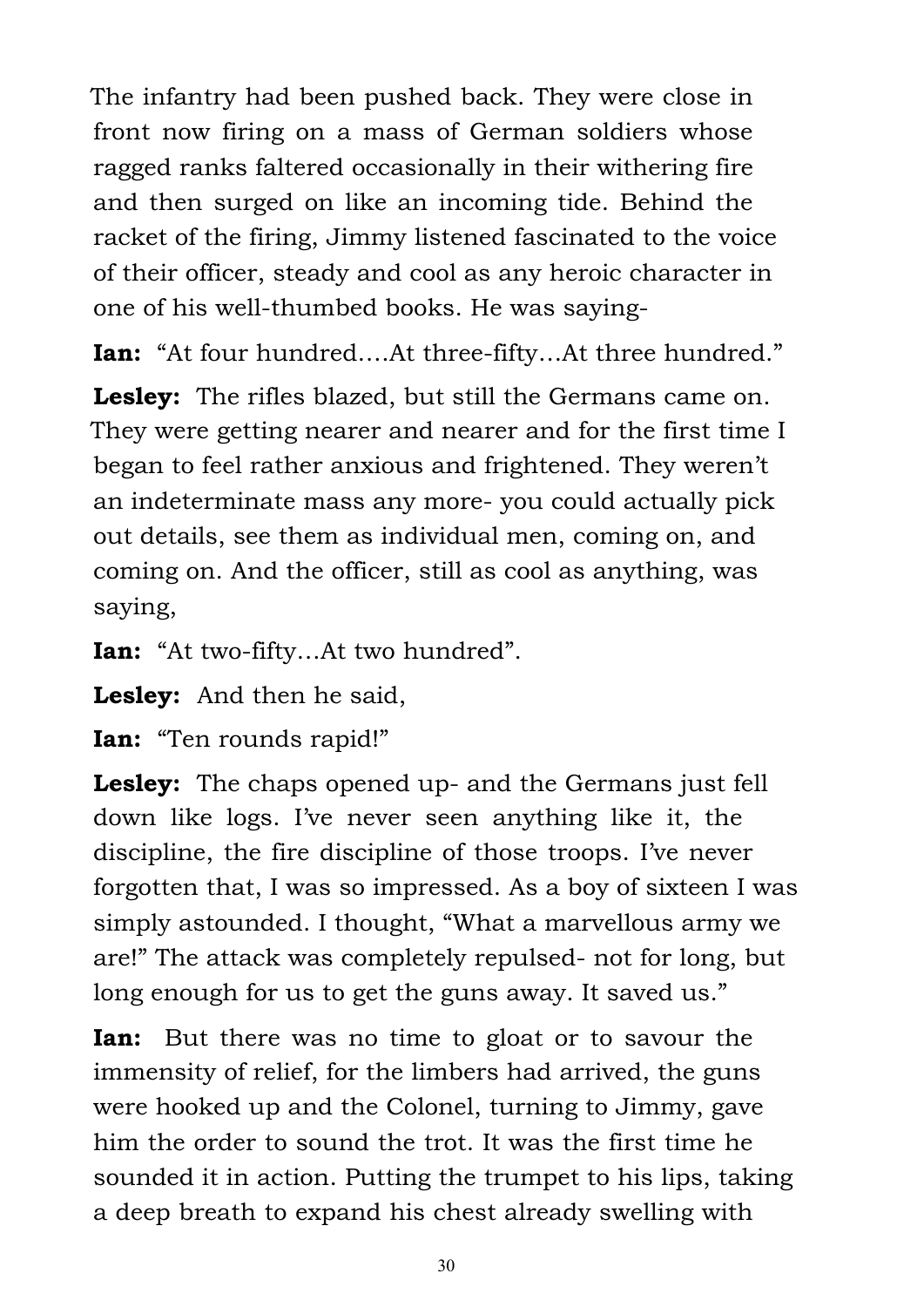pride and elation, Jimmy sounded the high, clear call that sent the guns galloping out of the battle to safety.

*Such exploits were meat and drink to the young, and many under-age boys found their way past the recruiting sergeants into the ranks. One eleven-year-old Oxfordshire schoolboy, Eric Blair (better known in later years as George Orwell) penned, possibly with the aid of a white feather, this patriotic ode which was published by his local newspaper in October...*

## **[32 Eric Blair]**

**Alison:** OH! Give me the strength of the Lion, The wisdom of Reynard the Fox And then I'll hurl troops at the Germans And give them the hardest of knocks. Oh! Think of the War Lord's mailed fist, That is striking at England today: And think of the lives that our soldiers

Are fearlessly throwing away.

Awake! Oh you young men of England, For if, when your country's in need, You do not enlist by the thousand, You truly are cowards indeed.

*Within a short time, our army faced serious problems of supply. There was desperate shortage of everything − uniforms, boots, weapons, transport, and all manner of other essential kit. Frantic efforts were made to remedy the situation, giving ammunition to the wordsmiths, who resorted to some unauthorised versions of a well-known hymn tune...*

## **[33 Song: 'Where are the uniforms? –Far, Far Away']**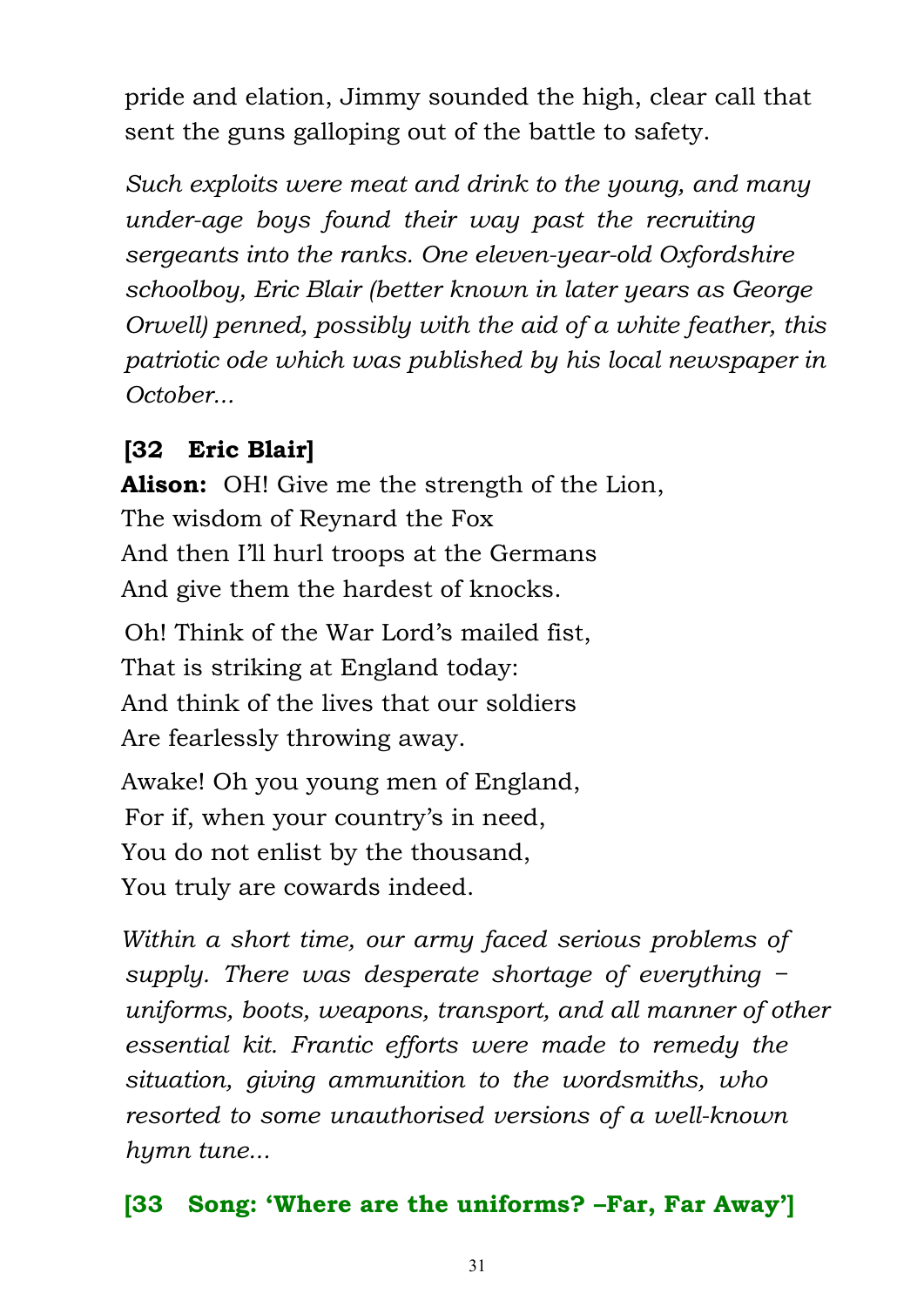*F.E.Smith, Lord Birkenhead, had his own private difficulties of supply. On October 21st, he wrote to his wife concerning urgently needed stores...*

### **[34 Birkenhead's Cigars]**

## **Morris & Sarah**[with transition of voices from one to the other at the wording underlined]

My angel, do send me from the Stores every 20 (or perhaps 18) days a box of my cigars. I can live, as I am doing, on bully beef, I can drink, as I am doing, cocoa and tea. But I cannot, and will not, as long as my bank will honour my cheques, wash them down, so to speak, with nothing but a pipe. I can smoke two pipes a day and not more, which leaves me with a necessity for five cigars, or say seven (two to a friend) and honestly the support of my system requires this. This is most important and quite serious. Tell the Stores not to print any indication the boxes are cigars. Have printed yourself some gummed labels as follows: "Army Temperance Society Publications Series Nine". And put these and nothing else on the outside.

 These precautions are very necessary, as they will always be stolen by the men if they escape the officers!

*By now, the war in the West was beginning to shift from one of rapid initial movement to one of protracted stalemate. As autumn turned to early winter in southern Belgium and northern France both sides were starting to dig in for a lengthy trench-based campaign. Somehow, the humour of our soldiers was more than equal to the miserable conditions – even around the Ypres salient where the first battle of Passchendaele proved to be particularly murderous. There, in the troop-magazine called the "Wipers Times", Kipling's "If" provided the raw material for defiant parody...*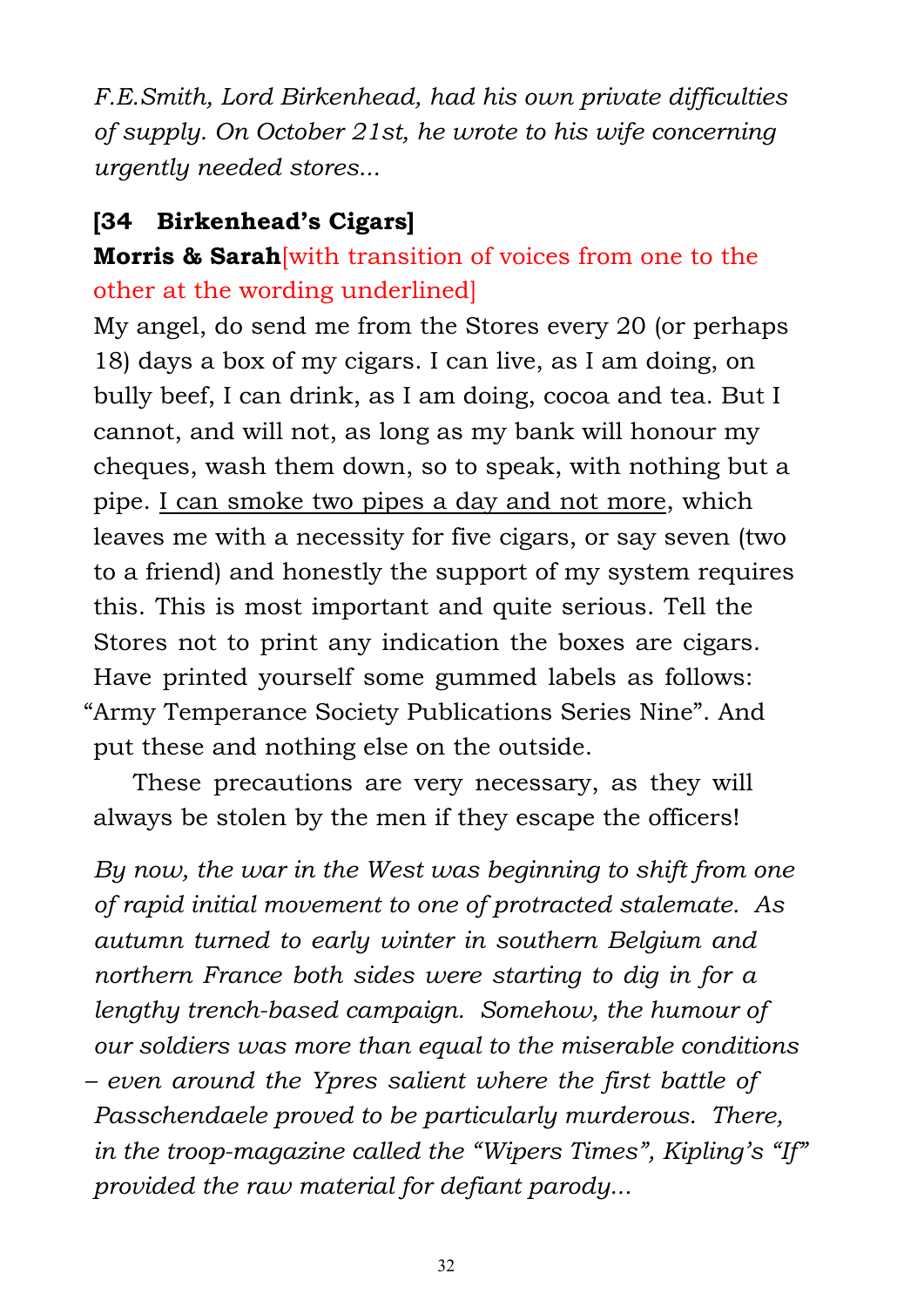### **Image: Devastated Landscape**

### **[35 The "Wipers Times"]**

**Tim:** If you can drink the beer the Belgians sell you, And pay the price they ask with ne'er a grouse, If you believe the tales that some will tell you, And live in mud with ground sheet for a house.

**Chris:** If you can live on bully and a biscuit, And thank your stars that you've a tot of rum, Dodge whizzbangs with a grin, as you risk it, Talk glibly of the pretty way they hum.

**Ian:** If you can crawl through wire and crump holes reeking

With feet of liquid mud and keep your head, Turned always to the place which you are seeking, Through dread of crying you will laugh instead.

**Tim:** If you can clamber up with pick and shovel, And turn your filthy crump hole to a trench. When all inside you makes you itch and grovel And all you've had to feed on is a stench,

**Chris:** If you can hang on just because you're thinking You haven't got one chance in ten to live, So you will see it through, no use in blinking, And you're not going to take more than you give,

**Ian:** If you can grin at last when handing over And finish well what you had well begun, And think a muddy ditch a bed of clover, **[ALL THREE]** You'll be a soldier one day, then, my son.

*Nor was the German enemy entirely lacking a sense of humour. Alfred Lichtenstein, who has some claim to be the first of the anti-war poets, wrote a plea to heaven...*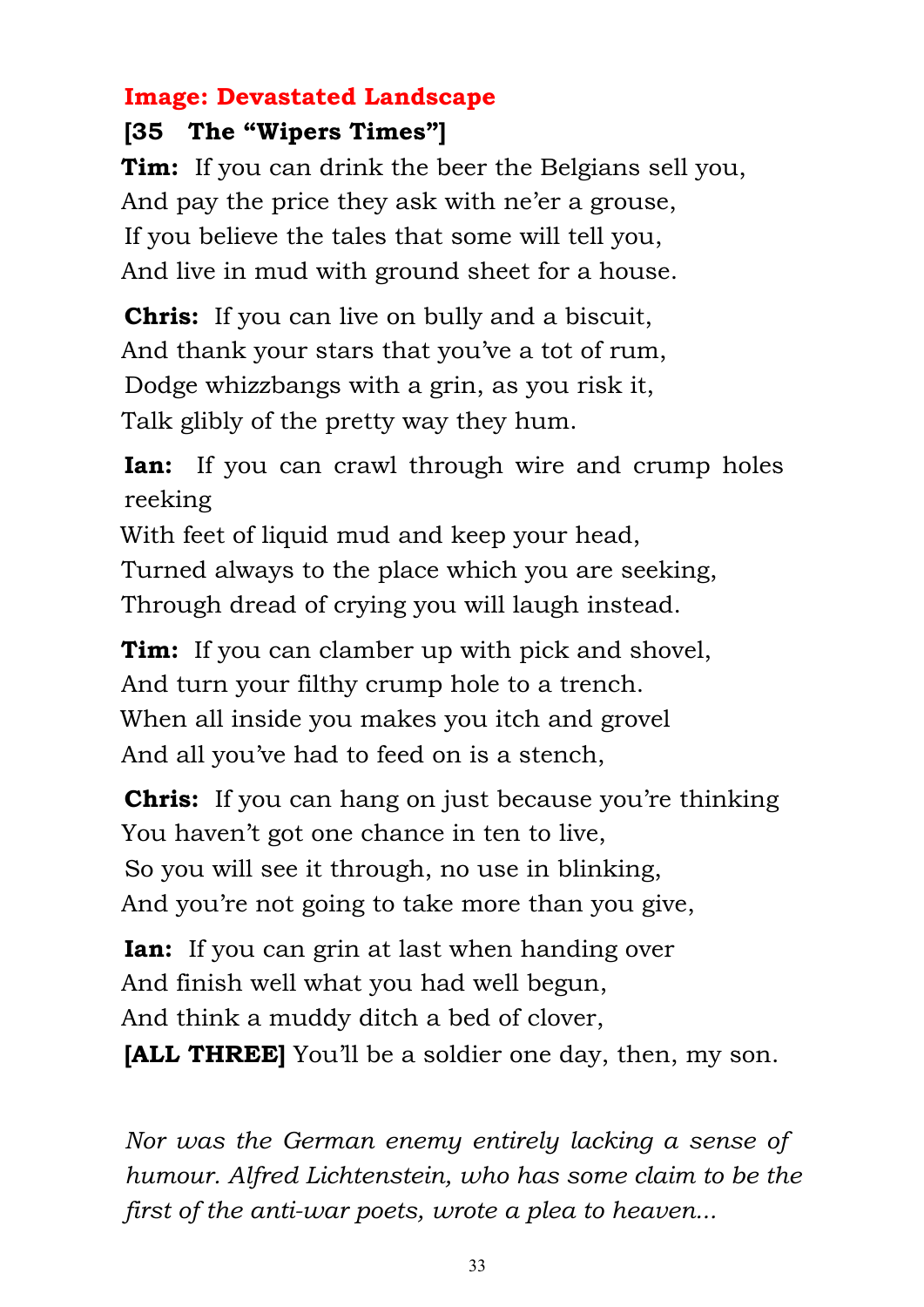### **[36 Lichtenstein on Divine Protection]**

**Lesley:** God protect me from misfortune, Father, Son and Holy Ghost, May no high explosives hit me, May our enemies, the bastards, Never take me, never shoot me, May I never die in squalor For our well-loved fatherland.

**Tim:** Look, I'd like to live much longer. Milk the cows and stuff my girlfriends And beat up that lousy Josef, Get drunk on lots more occasions Till a blissful death o'ertakes me. Look, I'll offer heartfelt prayers, Say my beads seven times daily, If you, God, of your gracious bounty, Choose to kill my mate, say Huber Or else Meier, and let me off.

**Lesley:** But suppose I have to take it Don't let me get badly wounded. Send me just a little leg wound Or a slight gash on the forearm So I go home as a hero Who has got a tale to tell.

*Sadly Lichtenstein's prayers went unanswered, as he was killed very shortly thereafter. Meanwhile, on our side, Maurice Baring – already a well-known man of letters – was serving as a lieutenant in the Expeditionary Force. Writing in his diary on October 25th near the Franco-Belgian border he said …..*

## **[37 Baring and Agincourt]**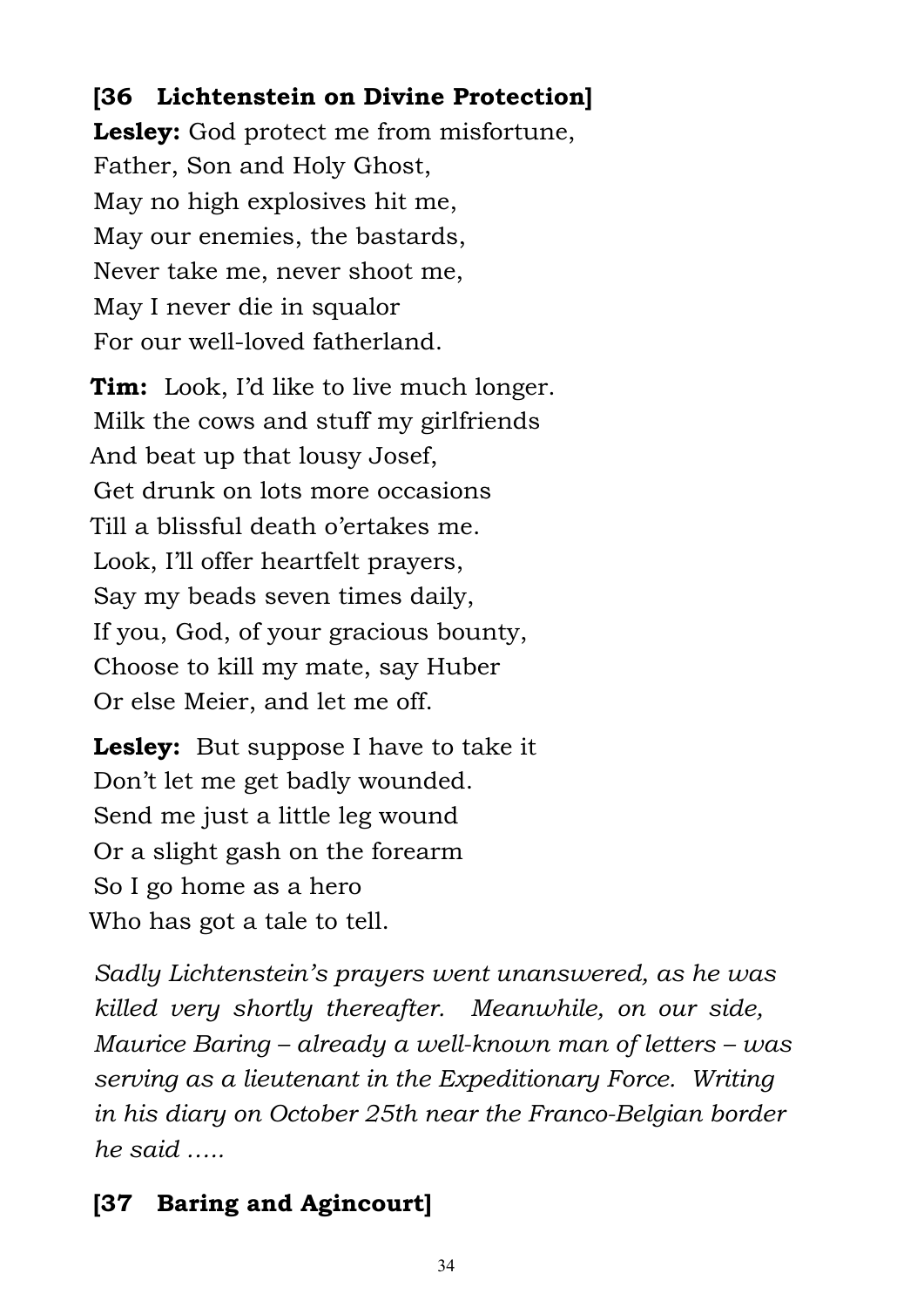**Morris:** When our troops arrived, singing 'It's a long way to Tipperary', after forced marches in the dark, it was one of the most tremendous moments I have ever experienced. The most tremendous moment. They swung up- or the tune swung them up- as very steep hill and the French came out and threw them flowers, fruit and cigarettes, and they looked so young, so elastic and so invincibly cheerful, so unmixedly English, so tired and so fresh.

 And the thought of these men swinging into horror undreamt of - the whole German army- came to me like the stab of a sword.

 I went to Mass this morning and it was nice to think that I was listening to the same words, with the same gestures that Henry the Fifth and his 'contemptible little army' heard before and after Agincourt, and I stood between a man in khaki and a French *poilu* and history flashed past like a jewelled dream.

*As the horrors of the war became more and more apparent, our soldiers turned often to thinking about the life they had left behind. 'Homeward', a poem by Cicely Fox-Smith, captures the homesickness of a Hampshire ploughboy...*

# **[38 Cicely Fox-Smith]**

### **Tim:**

Beneath a trench in Flanders the sun was dropping low. With tramp, and creak and jingle I heard the gun-teams go; And something seemed to 'mind me, a-dreaming as I lay, Of my own old Hampshire village at the quiet end of day.

### **Alison:**

Brown thatch and gardens blooming with lily and with rose, And the cool shining river so pleasant where he flows, White fields of oats and barley, and elderflower like foam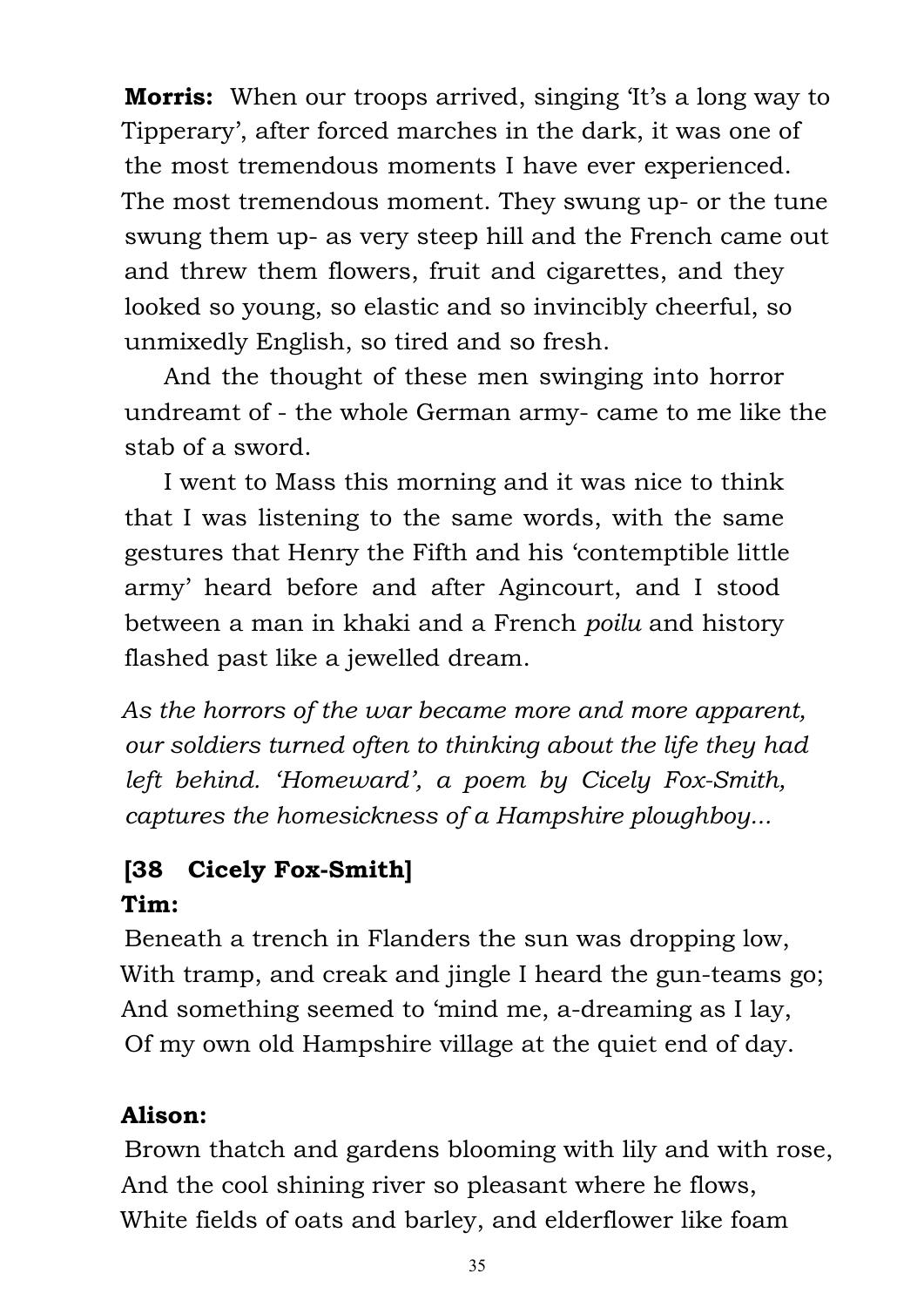And the sky gold with sunset, and the horses going home!

### **Ann:**

Old Captain, Prince and Blossom, I see them all so plain, With tasselled ear-caps nodding along the leafy lane, There's a bird somewhere calling, and the swallow flying low,

And the lads sitting sideways, and singing as they go.

### **Penny:**

Well gone is many a lad now, and many a horse gone too, Off all those lads and horses in those old fields I knew; There's Dick that died at Cuinchy and Prince beside the guns

On the red road to glory, a mile or two from Mons.

## **Tim:**

Dead lads and shadowy horses- I see them just the same, I see them and I know them, and name them each by name, Going down to shining waters when all the West's a-glow, And the lads sitting sideways and singing as they go.

*As the 'Year of Sarajevo' drew towards its close and our initial hopes about the war being 'over by Christmas' were proving to be yet another illusion, Ivor Novello gave us all one of his most beautiful songs...*

## **Image: Christmas Truce**

## **[39 Song: 'Keep the Home Fires Burning']**

*The Christmas Truce of 1914, which occurred at some points along the front lines, was a unique event in the history of modern warfare. Very shortly afterwards the wife of Captain R.J.Armes of the North Staffordshires received a letter...*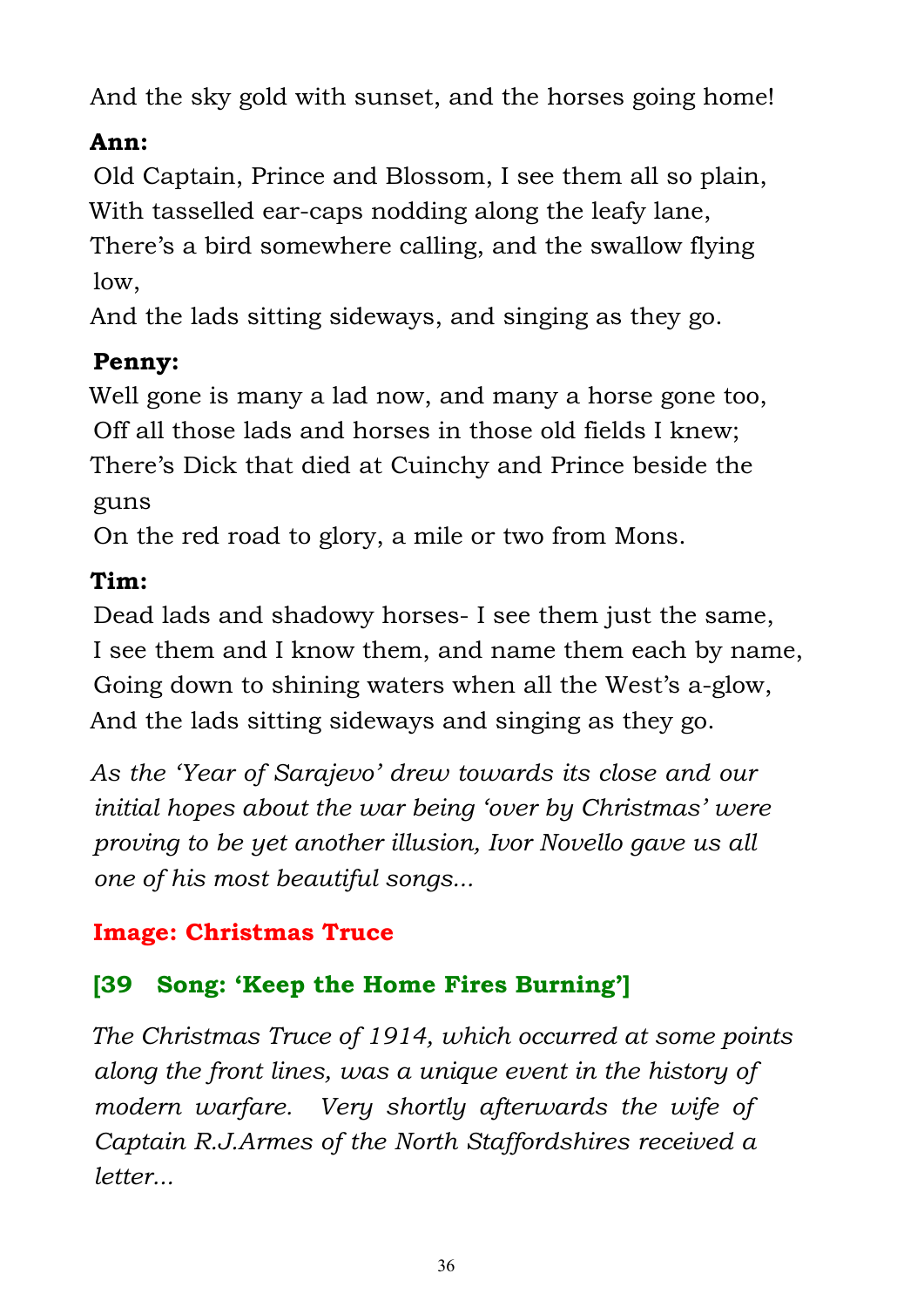### **[40 The Christmas Truce]**

**Penny:** I have just been through one of the most extraordinary scenes imaginable. Tonight is Christmas Eve and I came up into the trenches this evening. Firing was going on all the time and the enemy's machine guns were at it hard. Then about seven the firing stopped.

 As I was in my dugout reading a paper, it was reported that the Germans had lighted their trenches up all along our front. I went out and they shouted 'no shooting' and then somehow the scene became a peaceful one. All our men got out of the trenches and sat on the parapet, the Germans did the same and they talked to one another. I got to the top of the trenches and asked them in German to sing a German folk song, which they did, then our men sang quite well and each side cheered each other.

**Tim:** I asked a German to sing one of Schumann's songs, so he sang 'The Two Grenadiers' splendidly. Then Pope and I walked across and held a conversation with the German officer in command. One of his men introduced us properly. He asked my name and then presented me to his officer. I gave the latter permission to bury some German dead who were lying between us and we agreed to have no shooting until 12 midnight tomorrow.

*Further down the line, Rifleman Williams had a similar experience...*

**Chris:** I was gazing toward the German lines when suddenly lights began to appear along the top of the German trenches. These were Christmas trees, which were adorned with lighted candles burning steadily in the still frosty air! Our guards quickly awoke those asleep in the shelters to "come see this thing which had come to pass"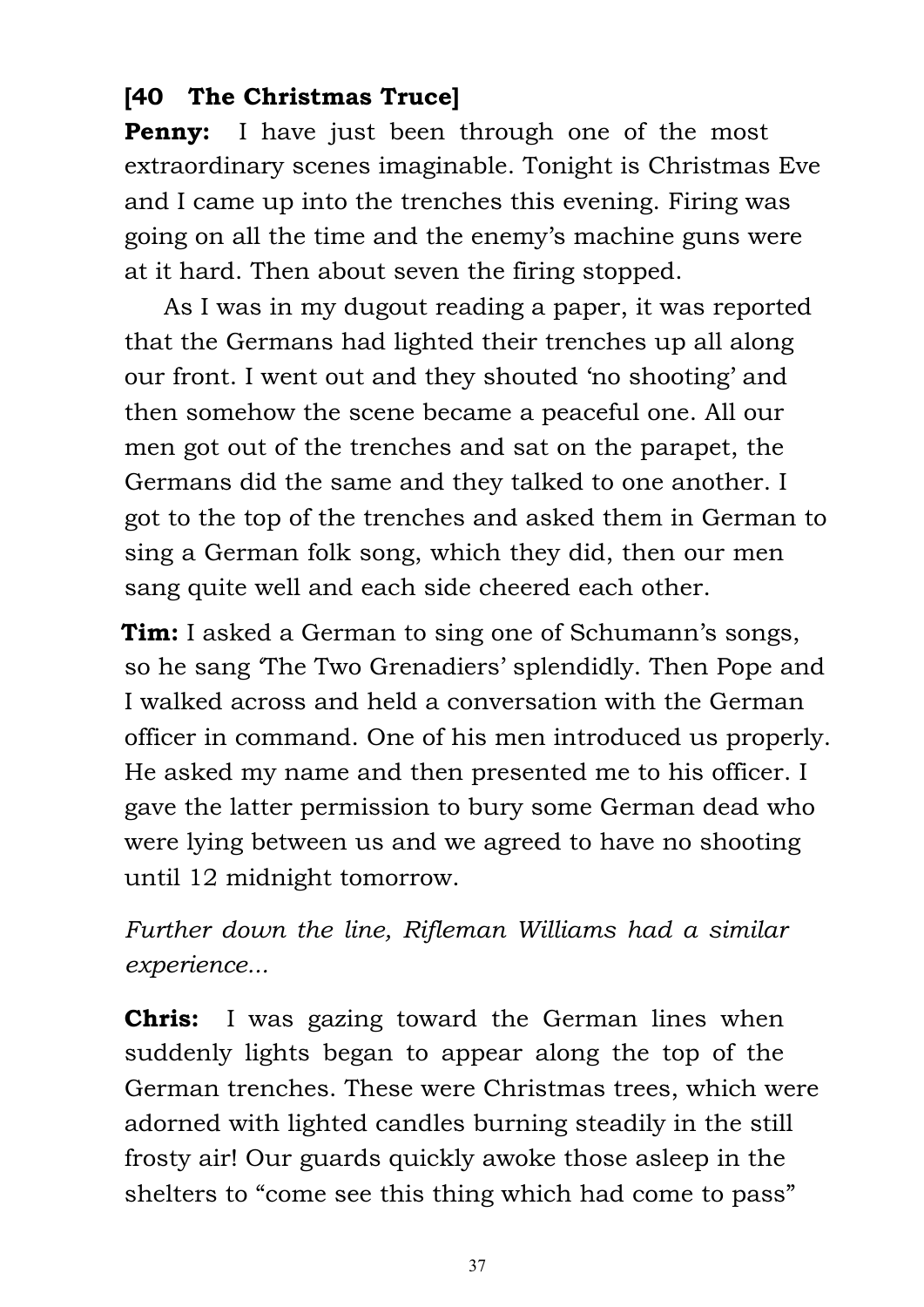Then suddenly our opponents began to sing 'Stille Nacht, Heilige Nacht'. **[CUE FOR MUSIC - WITH MOUTH ORGAN?** We thought we ought to retaliate, so we joined in and so it went on. I thought, well, this was really a most extraordinary thing- our nations both singing the same carol in the middle of a war.

*And, as Mrs Armes found herself reading on...*

**Penny:** At times, we heard the guns in the distance and an occasional rifle shot. I can hear them now but about us is absolute quiet. I allowed one or two men to go out and meet a German or two halfway. They exchanged cigars, a smoke and talked. The officer I spoke to hopes we shall do the same on New Year's Day. I said 'yes, if I am here.' The German who sang had a really good voice.

 It is weird to think that tomorrow night we shall be at it hard again, If one gets through this show it will be a Christmas time to live in one's memory. Am just off for a walk round the trenches to see all is well. Good night.

## **[41 Front-line Football]**

*The most famous feature of the Truce was a football match, played in No Man's Land between a Saxon regiment and the Sixth Cheshires. The Times reported a 2-1 German victory, but the account given by Ernie Williams suggested a less decisive outcome...*

**Chris:** The ball appeared from somewhere, I don't know where, but it came from their side. They made up some goals and one fellow went in goal and then it was just an organised kickabout. I should think there were about a couple of hundred taking part. I had a go at the ball. I was fairly good then at nineteen. Everyone seemed to be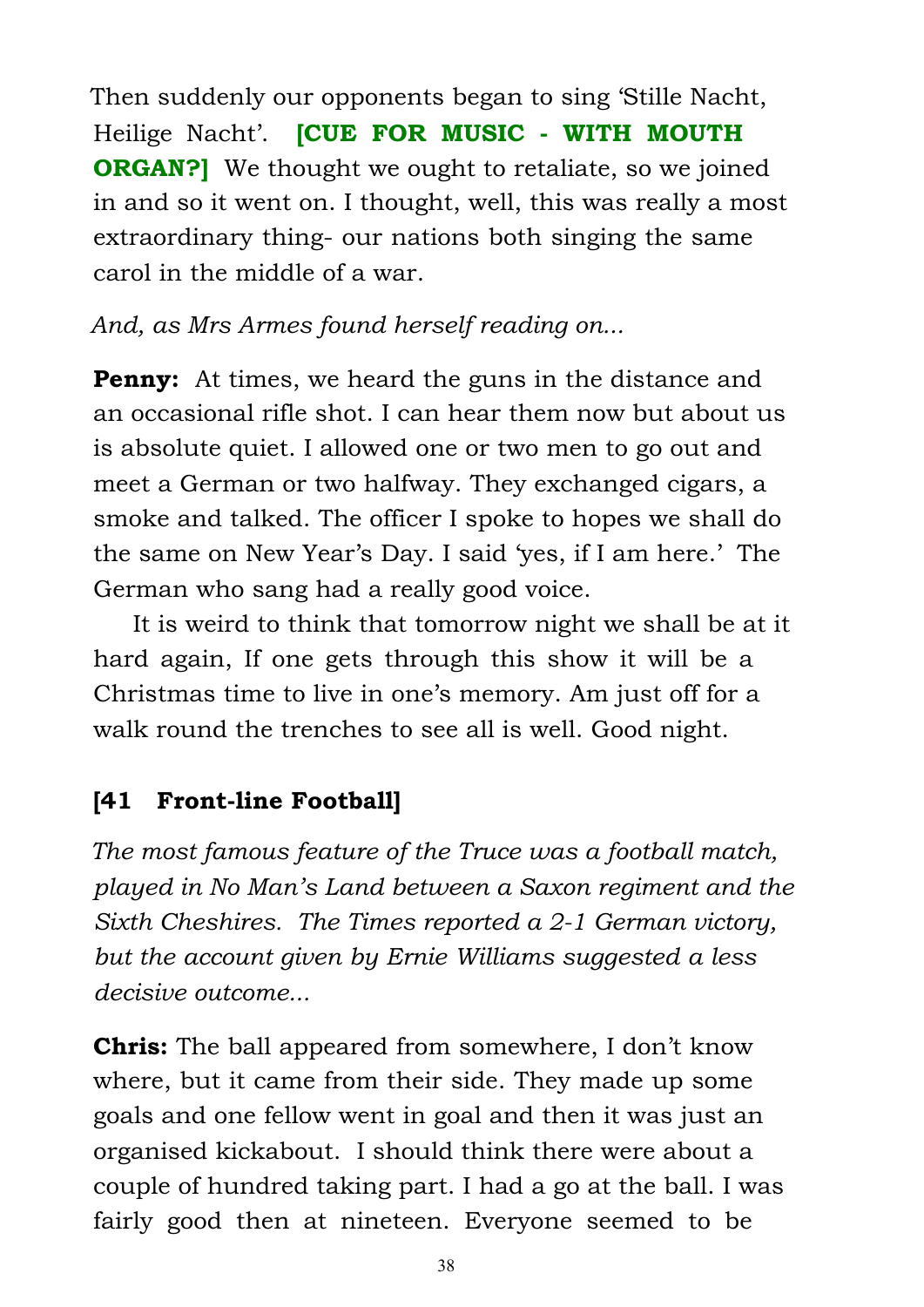enjoying themselves. There was no sort of ill-will between us. There was no referee and no score. It was simply a melee. The boots we wore were a menace. Those great big boots one had on- and in those days the balls were made of leather and they soon got very soggy"

 Next day we got an order that all communication and friendly intercourse with the enemy must cease.

*Nothing like that would be repeated during any of the three further Christmases that still lay ahead of us before the guns fell silent – more than fifty months on from the outbreak of war.*

*Was it all worth it? Perhaps it's now more important for the generations that have followed mine to ask the question than to expect any agreement about an answer.*

*When I recall that momentous and tragic opening year of conflict and confusion, my thoughts often turn to some words written in Vera Brittain's diary on the very last day of 1914. These focused once again on Roland Leighton, who was by now a Lieutenant. She was full of foreboding about the fate of the man to whom she would shortly become engaged − but who would indeed be killed in action at Christmas 1915.*

### **[42 Vera Brittain's Diary]**

**Sarah:** Thursday 31st December, 1914

The old year departs in a whirl of the deepest & most conflicting emotions I have ever known, a tumult of love & sorrow.

Over dinner, I asked Roland whether he would like to be killed in action…He answered quite quietly, "Yes, I should; I don't want to die, but if I must, I should like to die that way. Anyhow, I should hate to go through this war without being wounded at all; I should want something to prove I